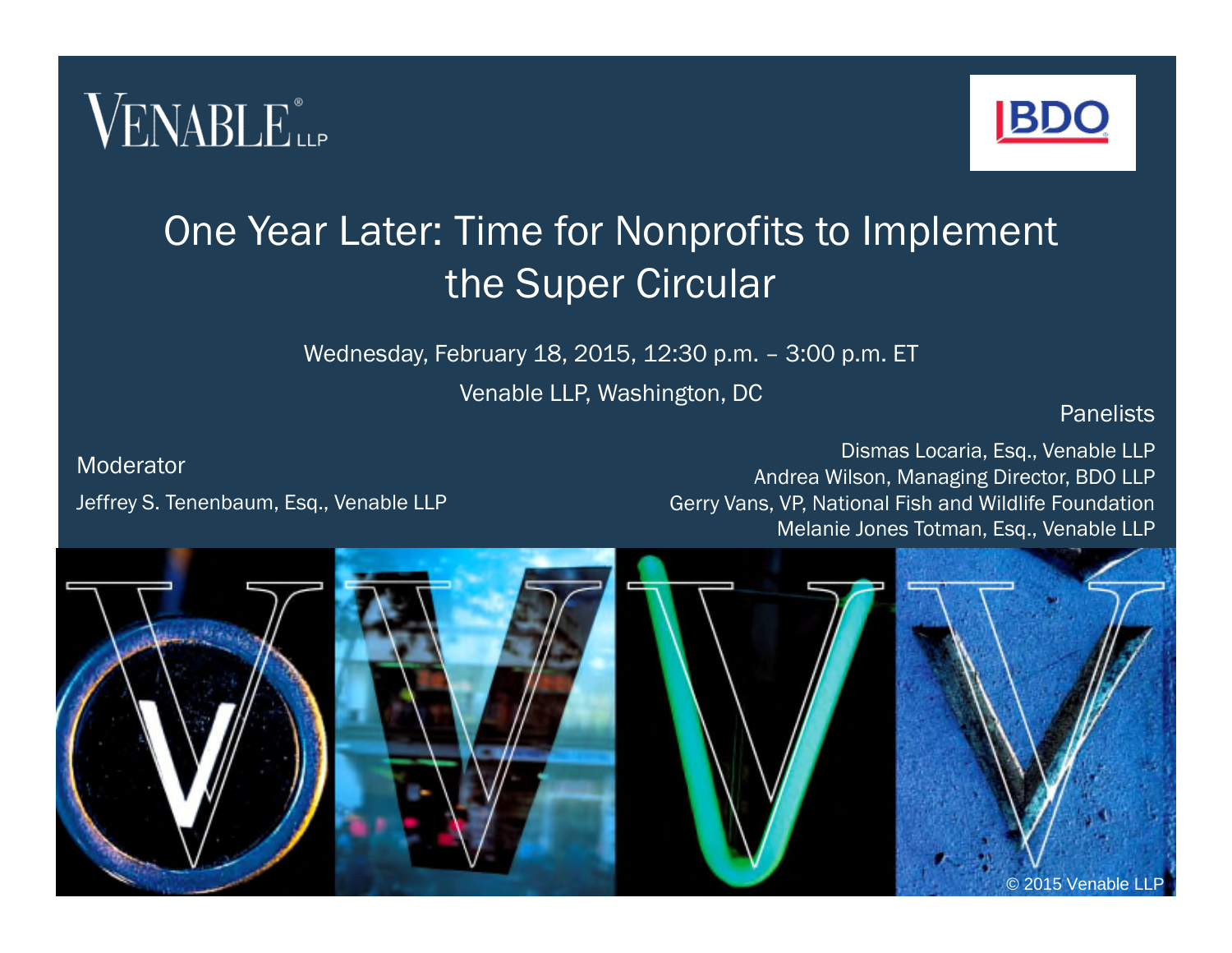VENABLE®



#### **\*Please note that CAE credit is only available to registered participants of the live program.**

As a CAE Approved Provider educational program related to the CAE exam content outline, this program may be applied for **2.5 credits** toward your CAE application or renewal professional development requirements.

*Venable LLP is a CAE Approved Provider. This program meets the requirements for fulfilling the professional development requirements to earn or maintain the Certified Association Executive credential. Every program we offer that qualifies for CAE credit will clearly identify the number of CAE credits granted for full, live participation, and we will maintain records of your participation in accordance with CAE policies. For more information about the CAE credential or Approved Provider program, please visit www.whatiscae.org.* 

2

*Note: This program is not endorsed, accredited, or affiliated with ASAE or the CAE Program. Applicants may use any program that meets eligibility requirements in the specific timeframe towards the exam application or renewal. There are no specific individual courses required as part of the applications—selection of eligible* **2** *education is up to the applicant based on his/her needs.* © 2015 Venable LLP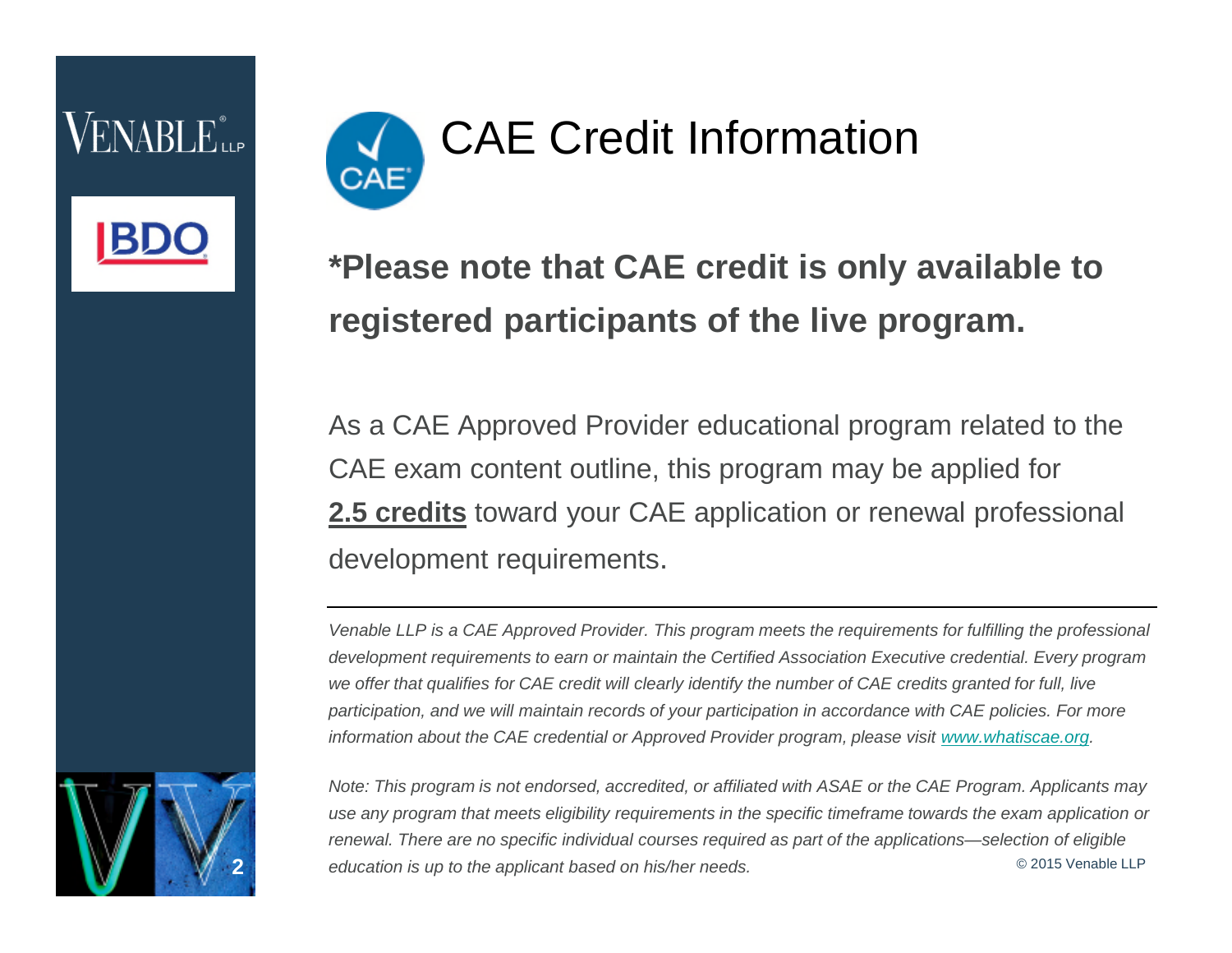

#### Upcoming Venable Nonprofit Events Register Now

March 17, 2015 – Top Ten Legal Checklist: Keys to **Strengthening Your Nonprofit Organization** 

April 15, 2015 – Structuring Innovative Revenue Models for Nonprofits: For-Profits, Joint Ventures, and Social Enterprises

May 13, 2015 - Managing Your Nonprofit's FACEBOOK, TWITTER, and LINKEDIN Presence: Avoiding the Legal Pitfalls

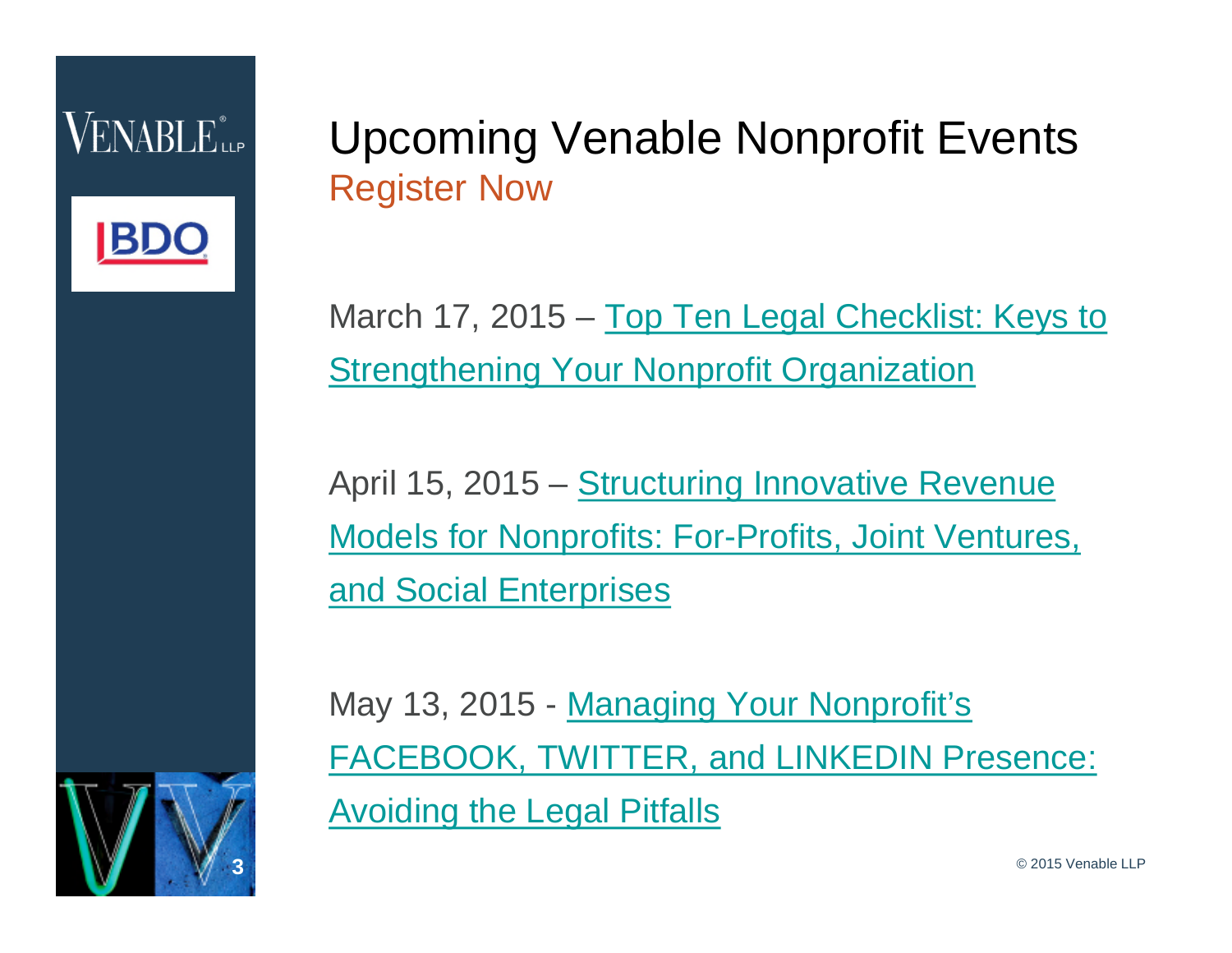#### Agenda

- **n** One Year Highlights
- **Subrecipient Monitoring: Assessing Risk**
- **Procurement: Establishing a Workable** Procurement System
- Addressing New Ethical Requirements
- **Hurdles to Implementation**

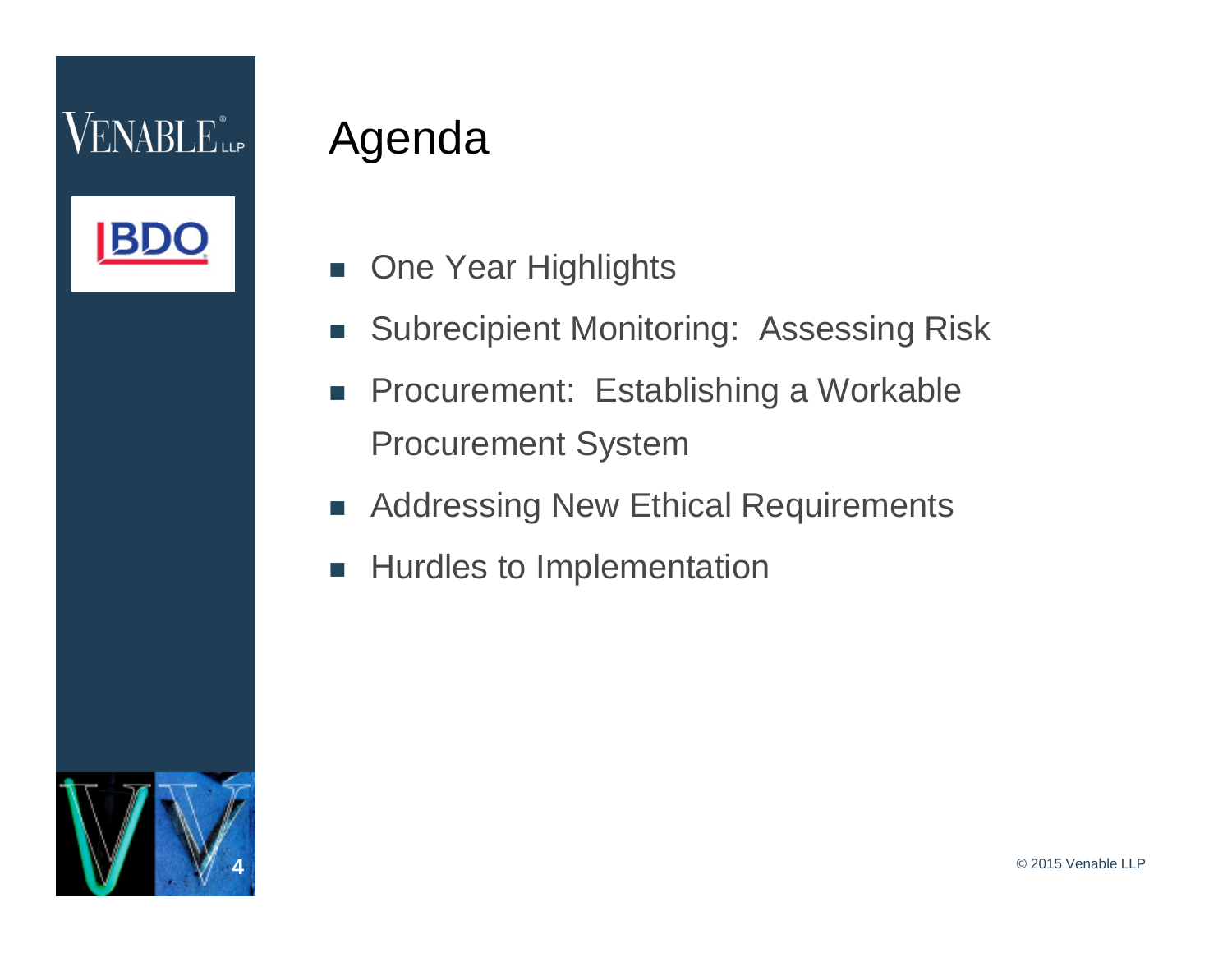



# **One Year Highlights**

© 2015 Venable LLP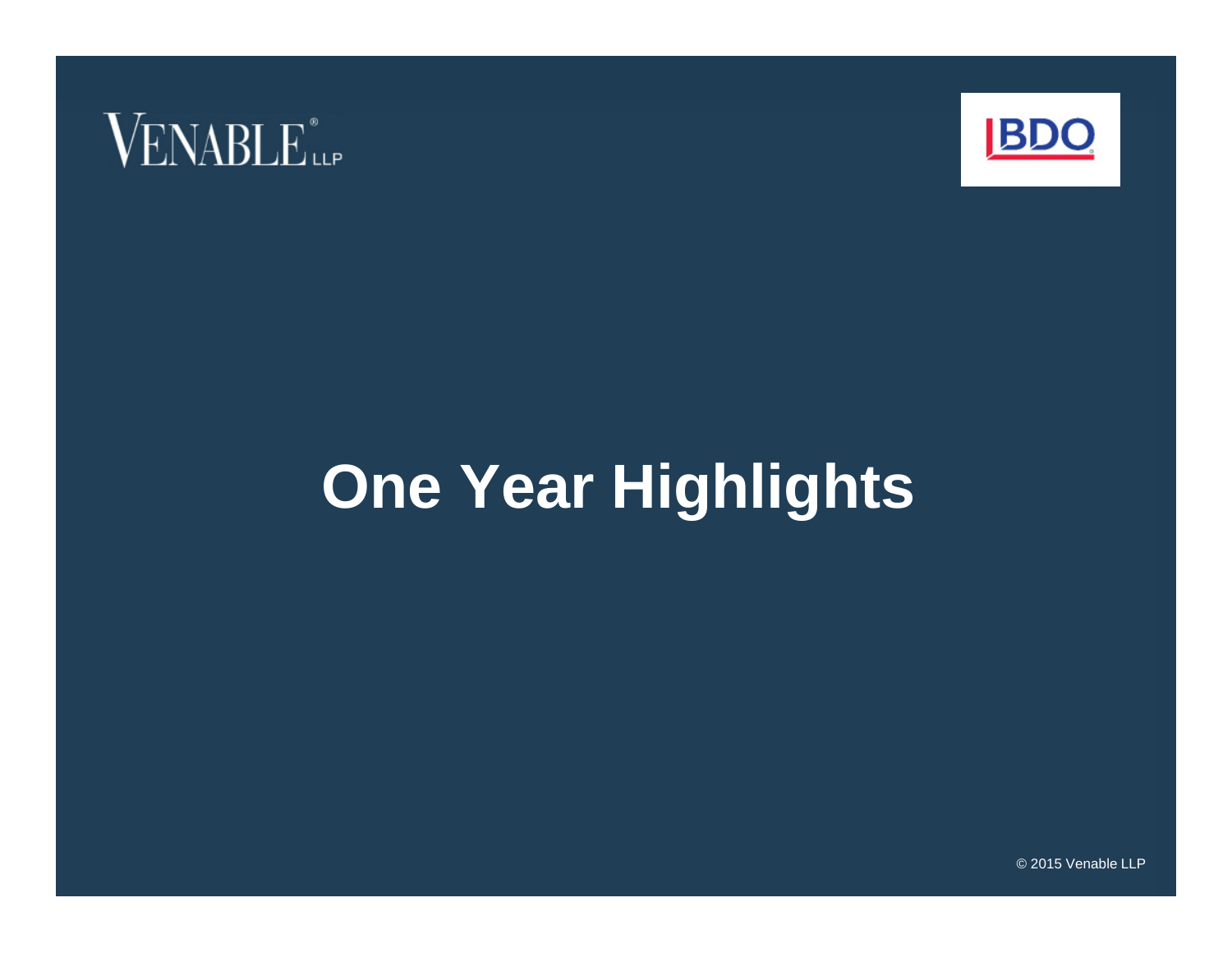#### $VENABLE_{\scriptscriptstyle{\text{LLP}}}$

6

# One Year Highlights

- December 26, 2013 Super Circular issued
	- January 27, 2014, Council on Financial Assistance Reform (COFAR), conducted an informational webinar on the Super Circular
	- Shortly thereafter, COFAR issued FAQs on Super Circular (https://cfo.gov/wp-content/uploads/2013/01/2- C.F.R.-200-FAQs-2-12-2014.pdf)
- May 9, 2014 National Science Foundation (NSF) issues preliminary revisions to its Proposal and Award Policies and Procedures Guide to align NSF's grant procedures with the Super Circular
- December 19, 2014 OMB and 28 Federal agencies issued a joint interim final rule implementing the Super **Circular**

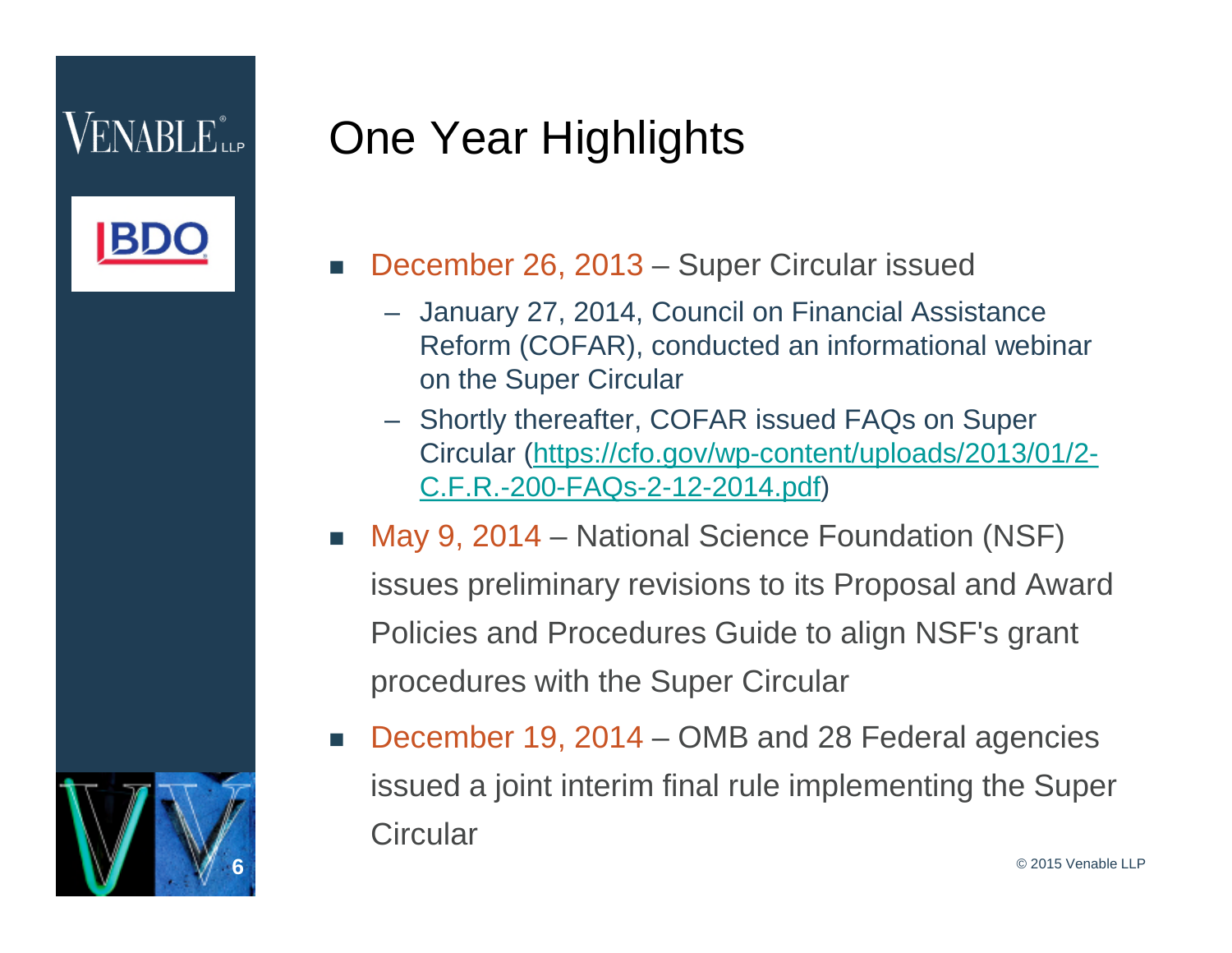



# **Subrecipient Monitoring:** *Assessing Risk*

© 2015 Venable LLP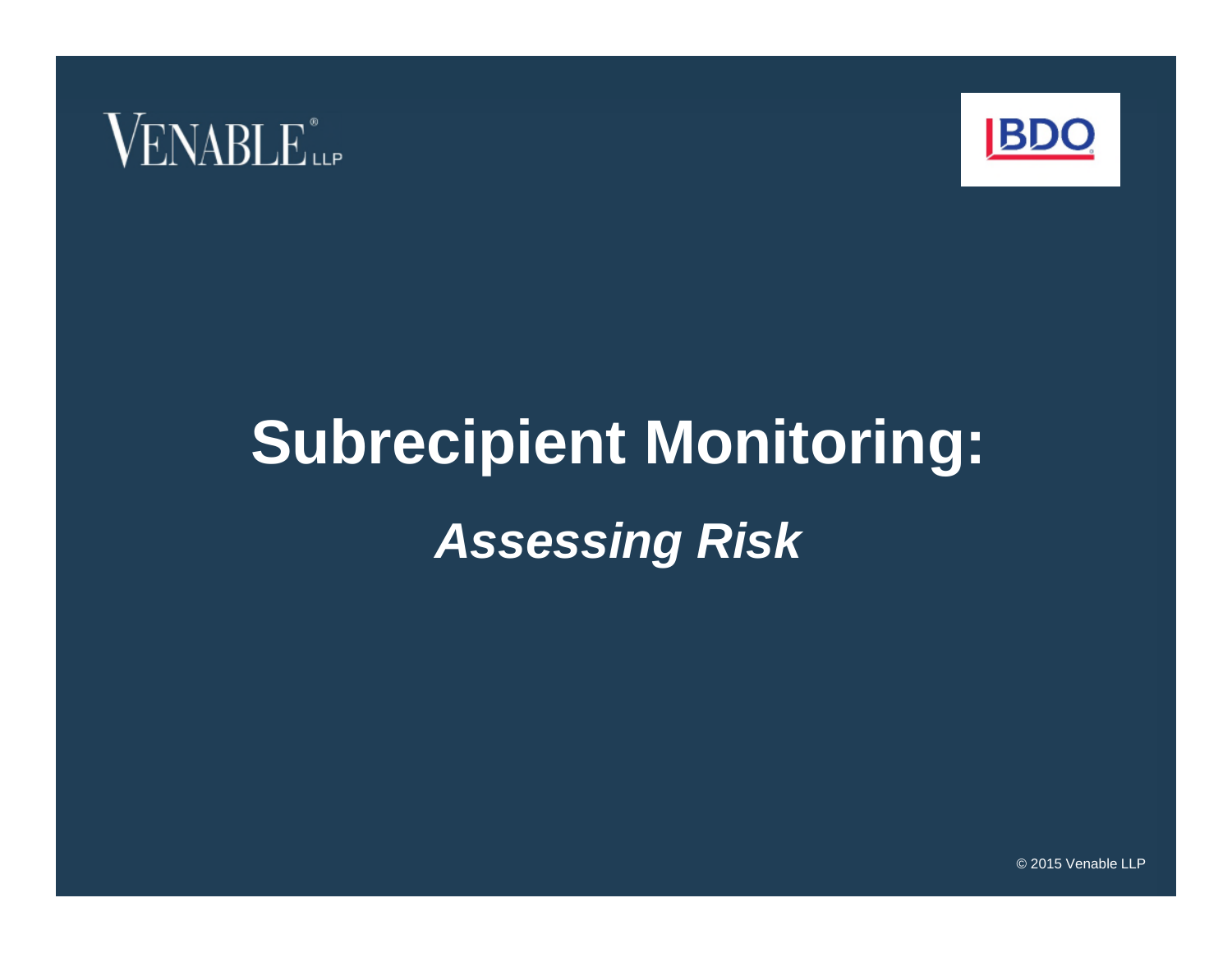

#### Subrecipient Overview Implications for pass-through entities

- One of the most significant changes is the more stringent requirements for subrecipient monitoring
- Examples of expanded pass-through entity responsibilities include:
	- Requirement for consistent practice to distinguish subrecipient from contractor
	- Identifying or negotiating an appropriate subrecipient indirect cost rate at the time of award
	- Ensuring "flow-down" of new requirements are included within sub agreements, as applicable
	- Evaluating subrecipient risk of noncompliance and determining necessary monitoring activities – including on-site reviews
	- Imposing remedies for subrecipient noncompliance, when necessary

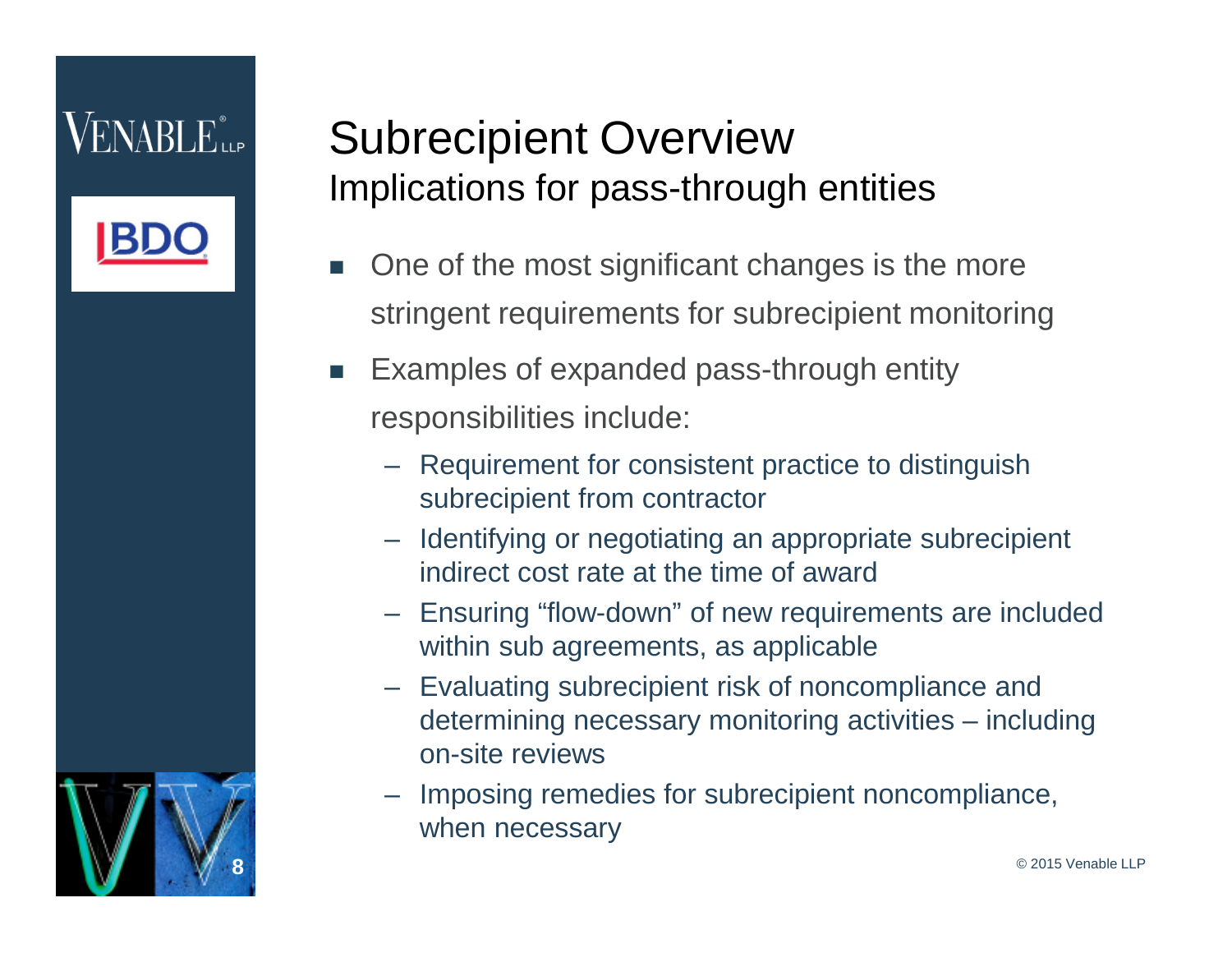9



- Subrecipient monitoring plan must ensure that the subaward:
	- Is used only for authorized purposes
	- Is in compliance with Federal statutes/regulations and subaward Ts&Cs
	- Achieves its performance goals
	- Considers risk of subrecipient noncompliance
- Risk assessment is based on:
	- Prior/past experience with similar subawards
	- Previous audit results
	- Significant changes in personnel or systems
	- Extent and results of Federal awarding agency monitoring

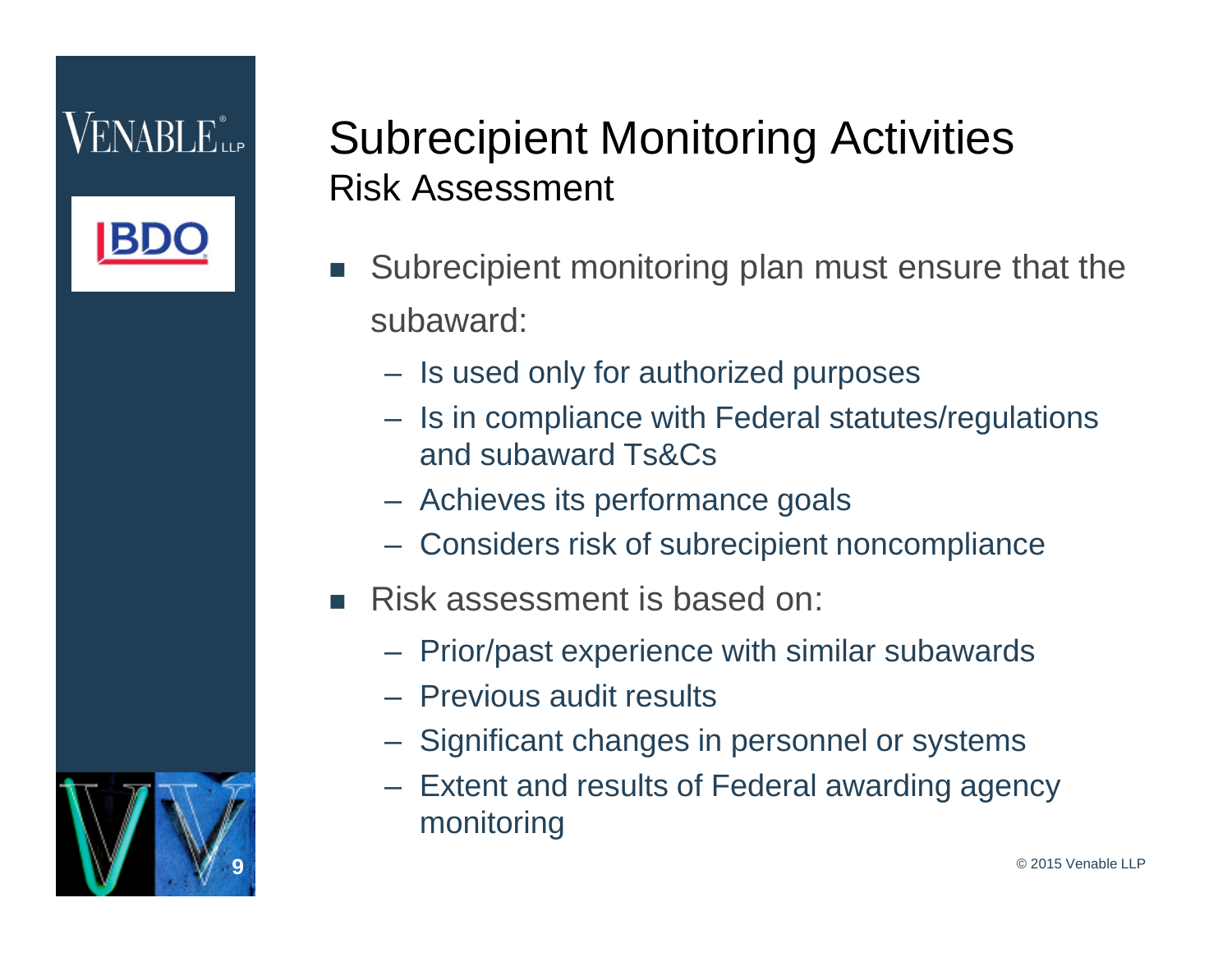

#### Subrecipient Monitoring Activities Monitoring Plan

- Minimum monitoring activities must include:
	- Reviewing financial and programmatic reports
	- Conducting on-site reviews/audits based on risk assessment
	- Conducting follow-up reviews to ensure timely completion of corrective actions required to address deficiencies – as identified through on-site reviews, audits or other means
	- Issuing a management decision for audit findings pertaining to the Federal award
	- Verifying that each subrecipient receive completed audits, as required
- Design of monitoring plan will vary based on subrecipient risk assessment:
	- e.g., more stringent monitoring plan is required for high **100 risk subrecipients**  $\bullet$  2015 Venable LLP

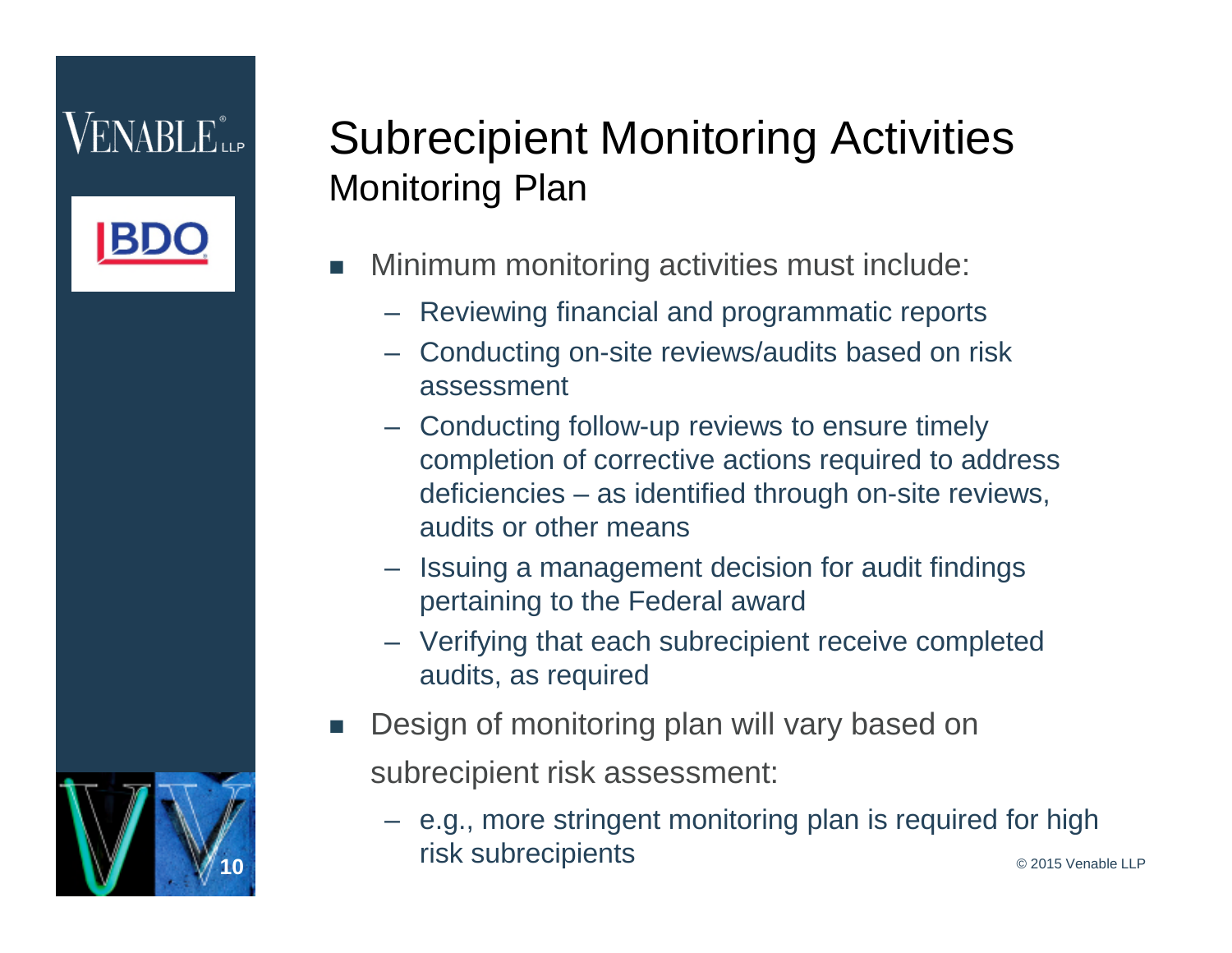

#### Subrecipient Monitoring Activities Additional Considerations

- Based on results of monitoring activities, pass-through entities should
	- Provide training and technical assistance to appropriate subrecipient staff
	- Determine if on-site reviews/audits necessitate adjustments to own records
	- Consider taking enforcement action against noncompliant subrecipients
- If subrecipient noncompliance is determined, passthrough entities may apply enforcement action through specific conditions (§200.207)
- If noncompliance cannot be remedied through specific conditions, more severe enforcement action may be taken (§200.338) **11** © 2015 Venable LLP

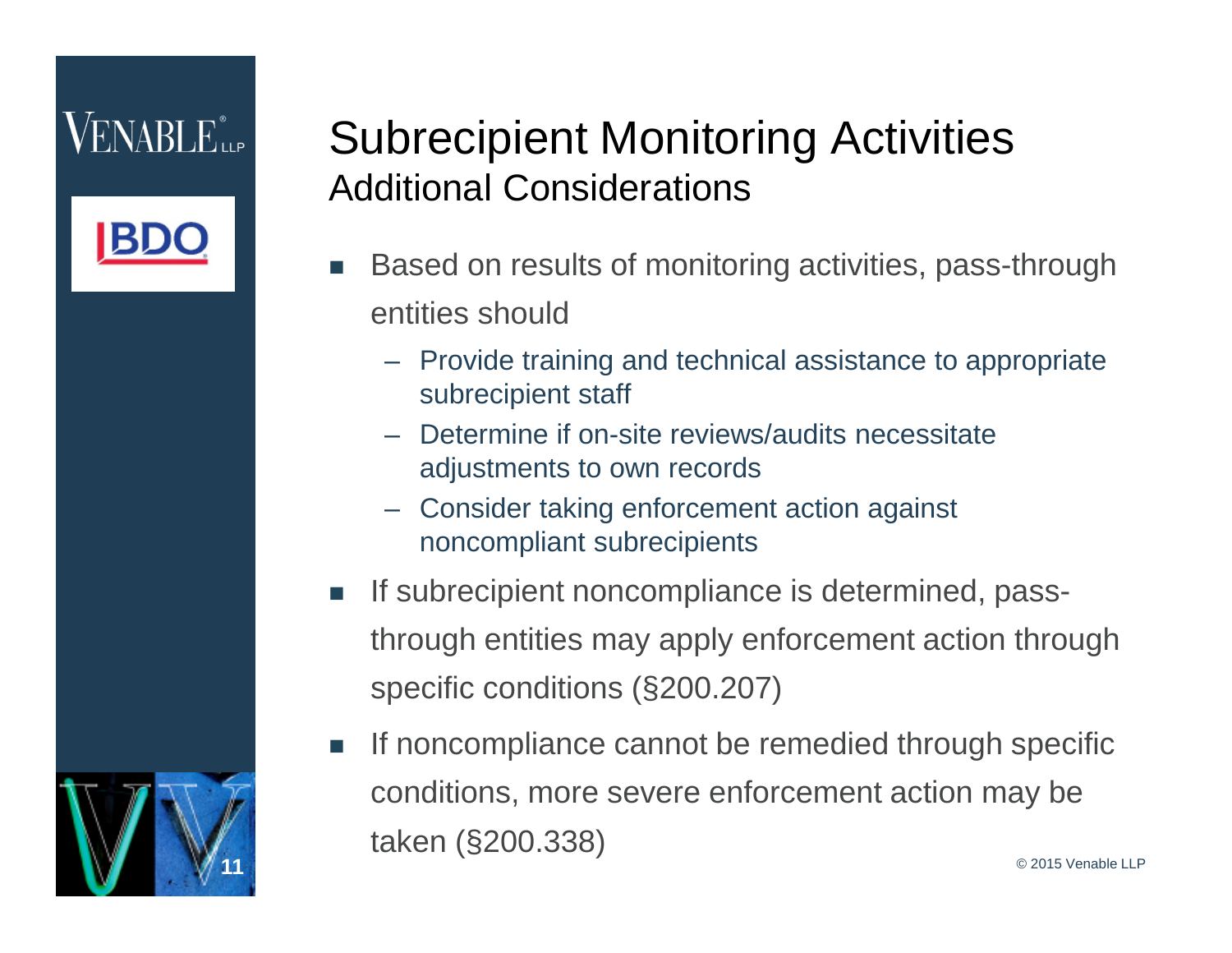

#### Subrecipient Monitoring Activities Additional Enforcement Action

- If noncompliance cannot be remedied through specific award conditions, consider more severe enforcement action, such as:
	- Applying temporary cash withholds
	- Disallowing all or part of the cost of the activity
	- Suspending or terminating the subaward
	- Recommending the Federal awarding agency initiate suspension or debarment proceedings
	- Withholding future awards to the subrecipient
	- Pursuing other remedies legally available

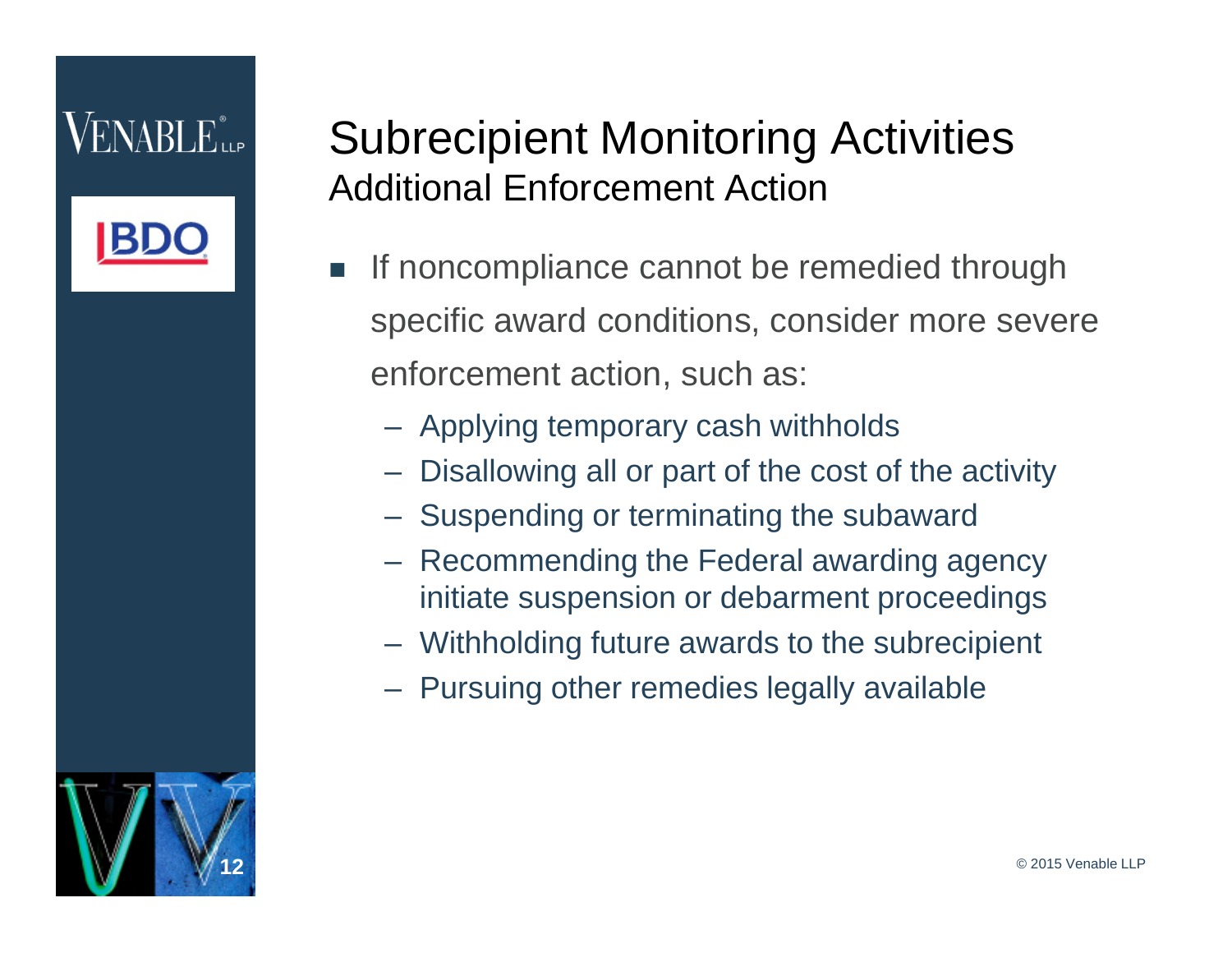

- Subrecipient monitoring procedures should include:
	- Informing your subrecipient of pertinent information
	- Ensuring your subrecipients are receiving audits when necessary
	- Reviewing financial and programmatic reports
		- Reconcile the subrecipient's budgeted expenditures to actual expenditures
		- Perform an on-site visit to the subrecipient to review financial and programmatic records and observe operations
		- Desk review review financial and program reports submitted by subrecipients for allowable use of the grant funds
	- Establishing a tracking system to ensure timely submission of required reporting
	- Having a second party within your organization periodically review the adequacy of subrecipient monitoring for all programs
	- Document! Document! Document!

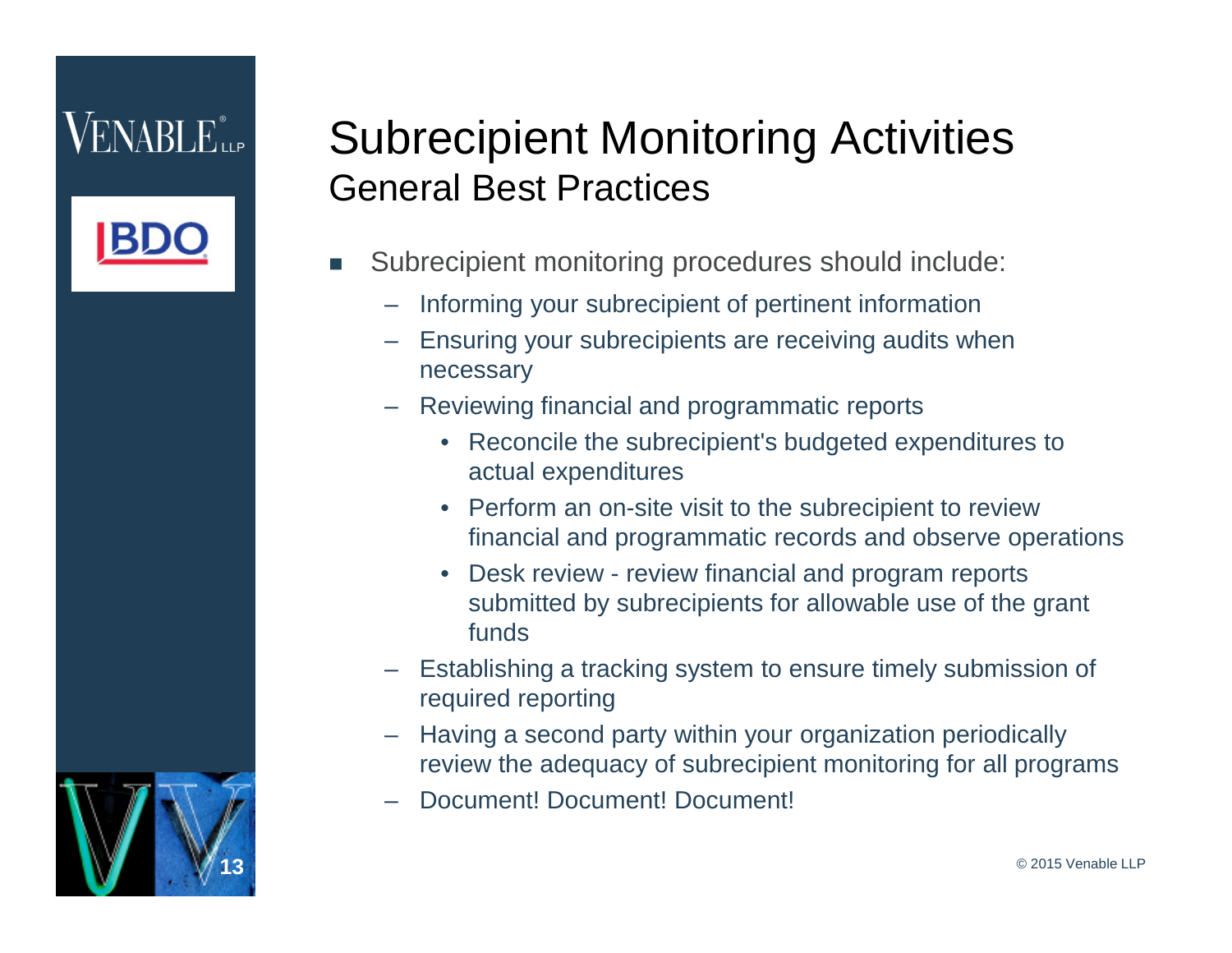



# **Procurement: Establishing a Workable Procurement System**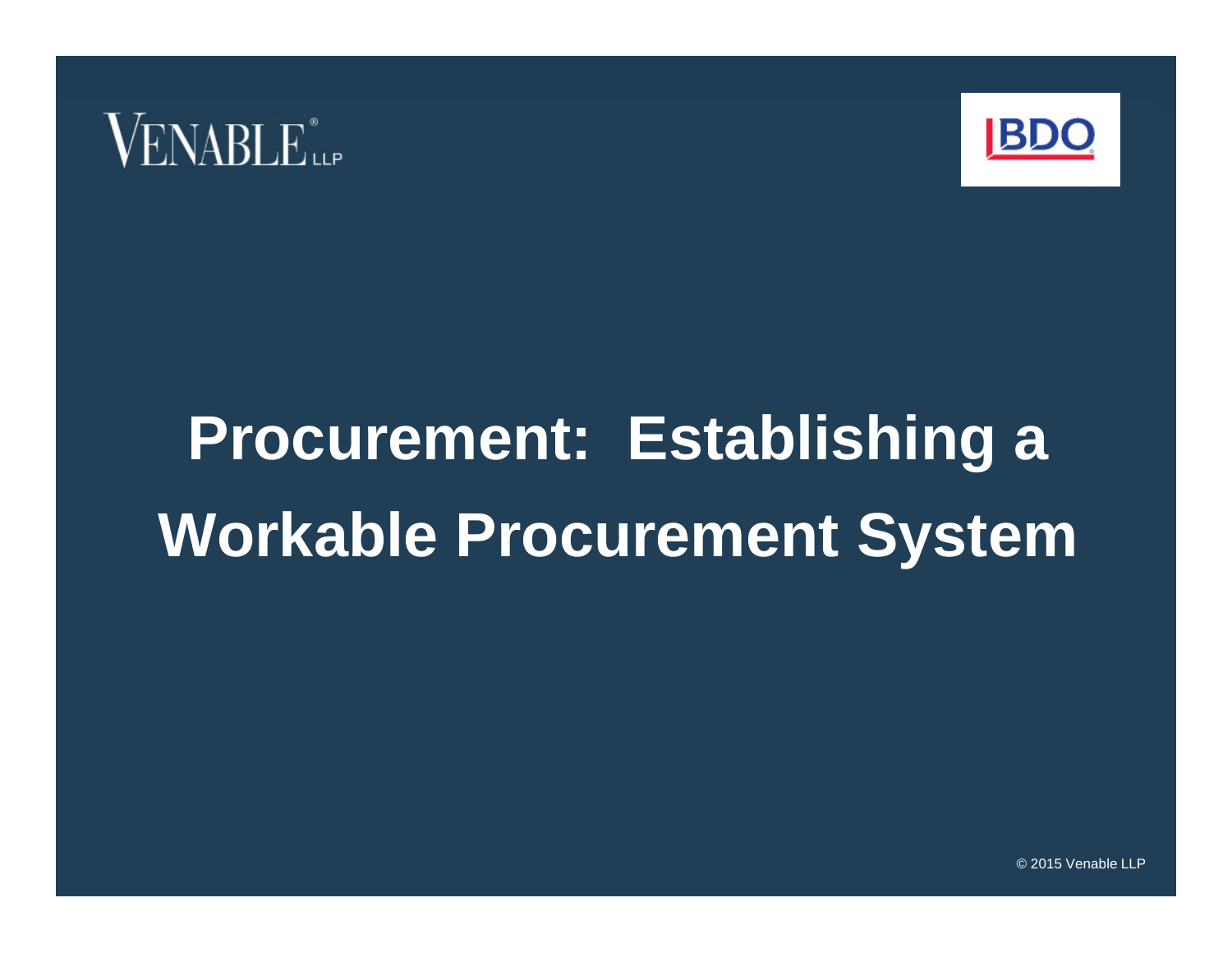

 $\ddot{\phantom{0}}$ 

## Choosing a Contract vs. a Subgrant

- How does your organization determine whether to use a subrecipient or a contractor?
	- "Subrecipient" a non-Federal entity that receives a subaward from a pass-through entity to carry out part of a Federal program but does not include an individual that is a beneficiary of such program
	- "Contract" a legal instrument by which a non-Federal entity purchases property or services needed to carry out the project or program under a Federal award
- Create guidance for your template agreements on how to choose an instrument
	- Understand the timeline required for competition
	- Consider ability of subawardee to run a program that meets all Federal requirements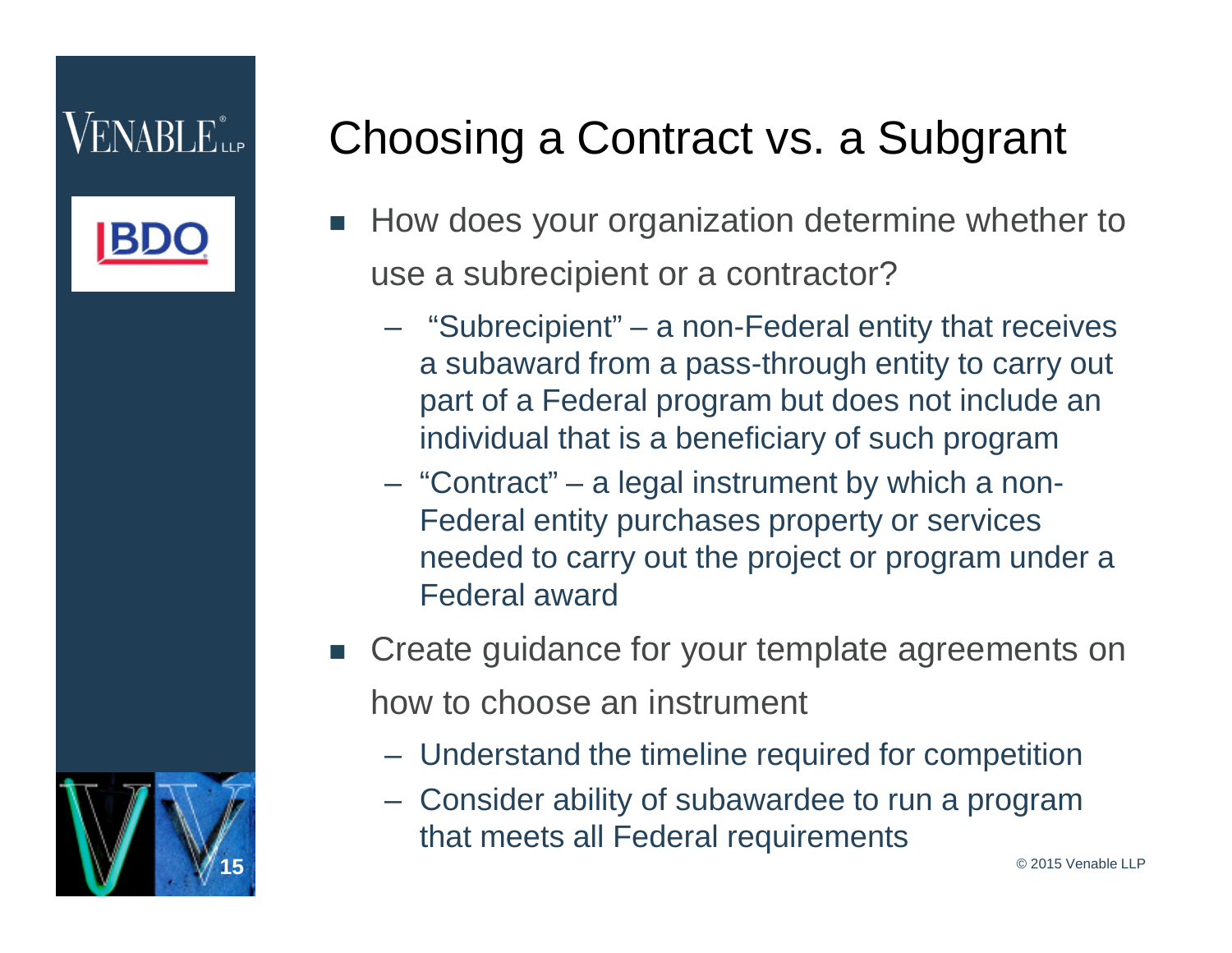

 $\overline{\phantom{a}}$ 

## Understanding the New Contract Procurement Standards

- Old regulations required full and open competition to the "maximum extent possible"
- Full and open competition now required for all procurement contracts issued above \$150,000
- Consider ways to demonstrate "full and open competition"
	- Drafting your RFP to promote full and open competition
		- Clearly state all requirements
		- Do not limit competition to certain vendors (even those on retainer) or unnecessary requirements
	- Consider how to properly advertise each opportunity
		- Generally best practice to post opportunities online
		- How can you increase awareness for each proposal?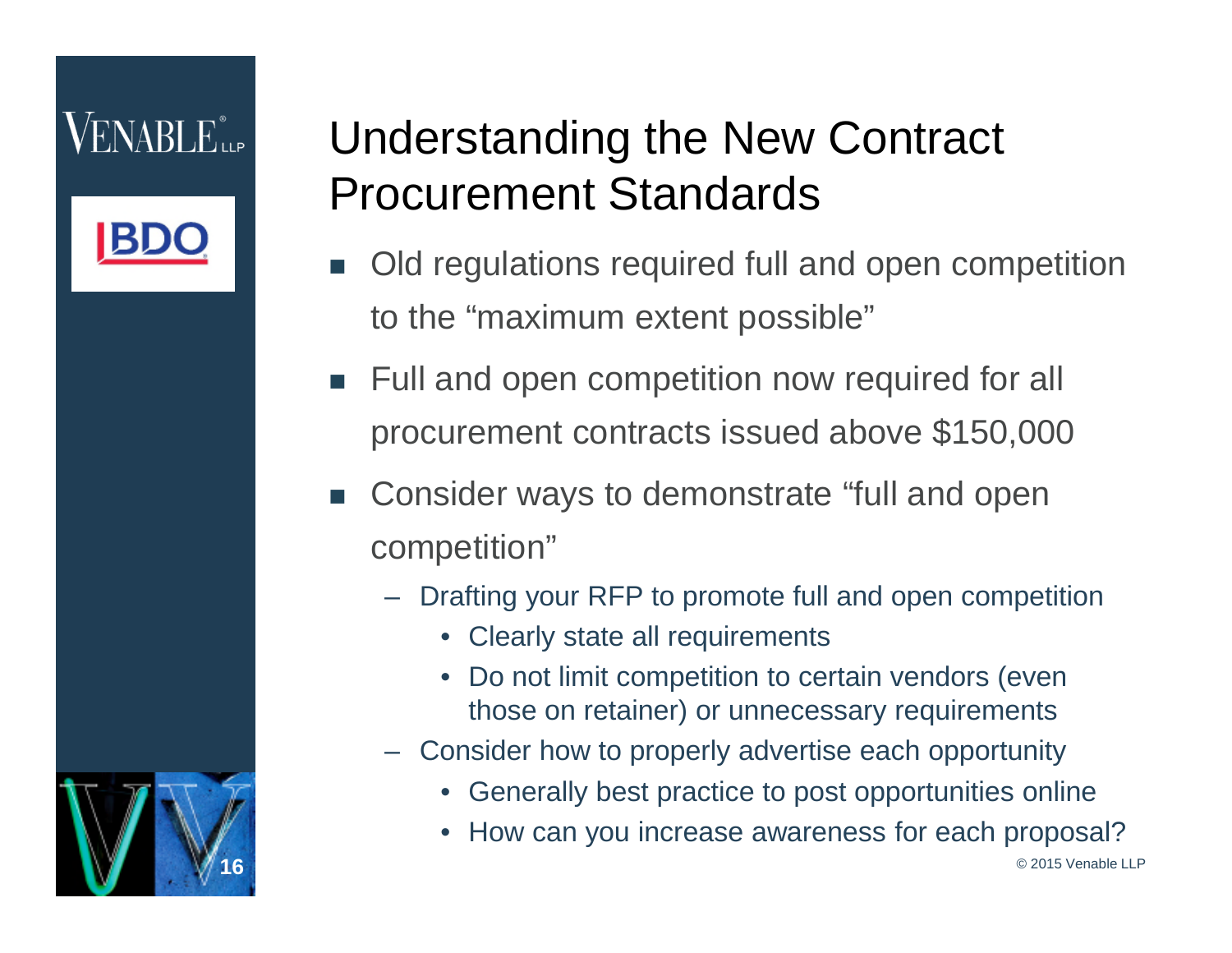#### VENABLE"...

# Establishing a Workable Procurement System

- Contracts can be sole-sourced when:
	- Item is available from a single source
	- There is a public exigency or emergency where delay is not an option
	- The Federal awarding agency or pass-through entity expressly authorizes noncompetitive proposals in response to a written request
	- If after the solicitation of a number of sources, competition is determined inadequate
- Cost analysis is required where there is no price competition (profit must be separately analyzed)
	- Consider in advance how to analyze cost for your niche industries without competition

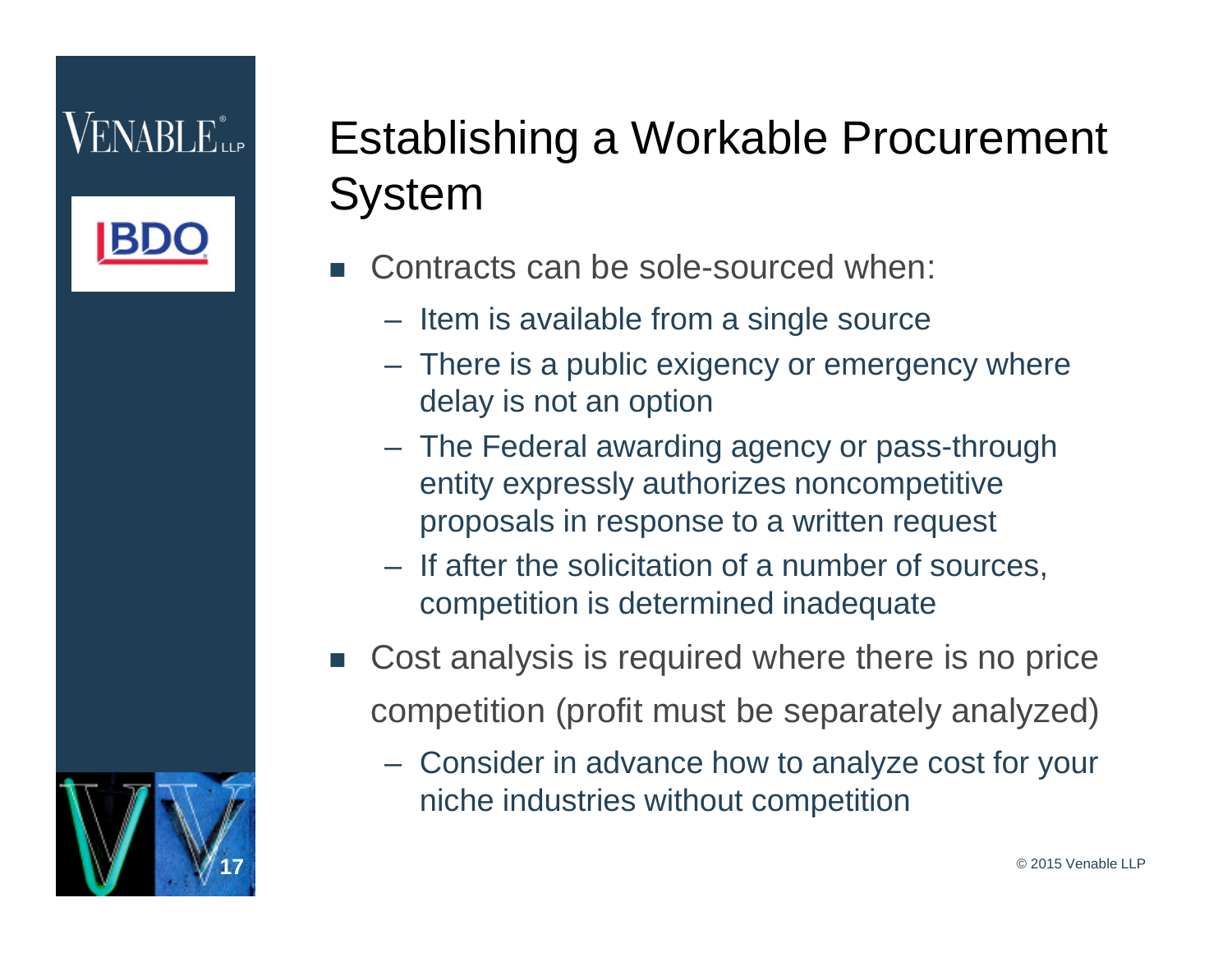# Establishing a Workable Procurement System

- All contract actions (e.g., solicitation, Q/A, evaluation, award decision) should be maintained in the contract file
	- Even documents related to unsuccessful offerors should be maintained
- Keep all modifications within the original scope
	- Failure to remain in scope compromises the integrity of the price competition

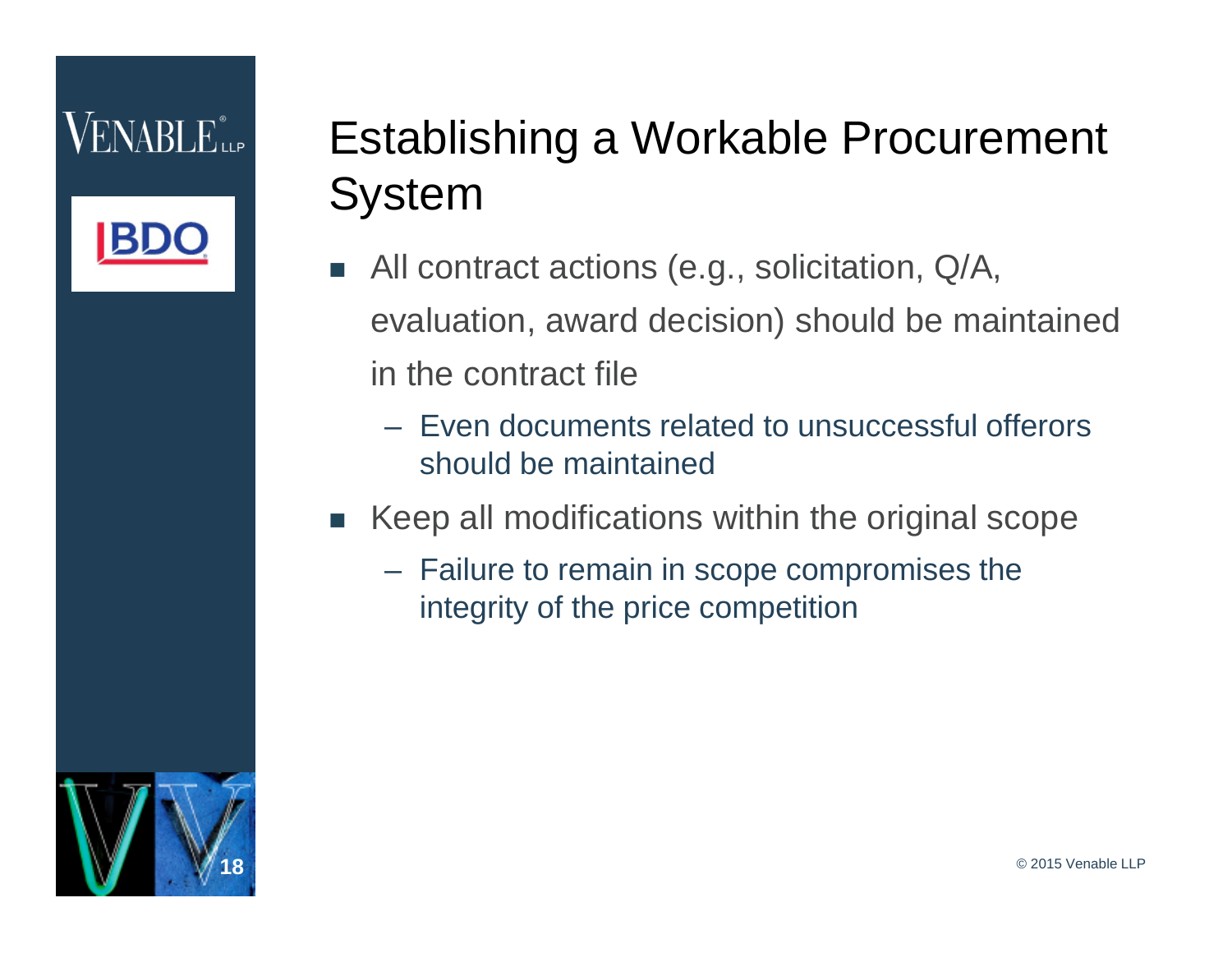#### Threshold Organizational Issues

- Who in your organization is responsible for implementing the changes in the procurement system?
	- Does that person operationalize procurement?
	- If not, how are you training your procurement teams?
- How are you tracking the changes?
- Who should be contacted with procurement issues and questions?

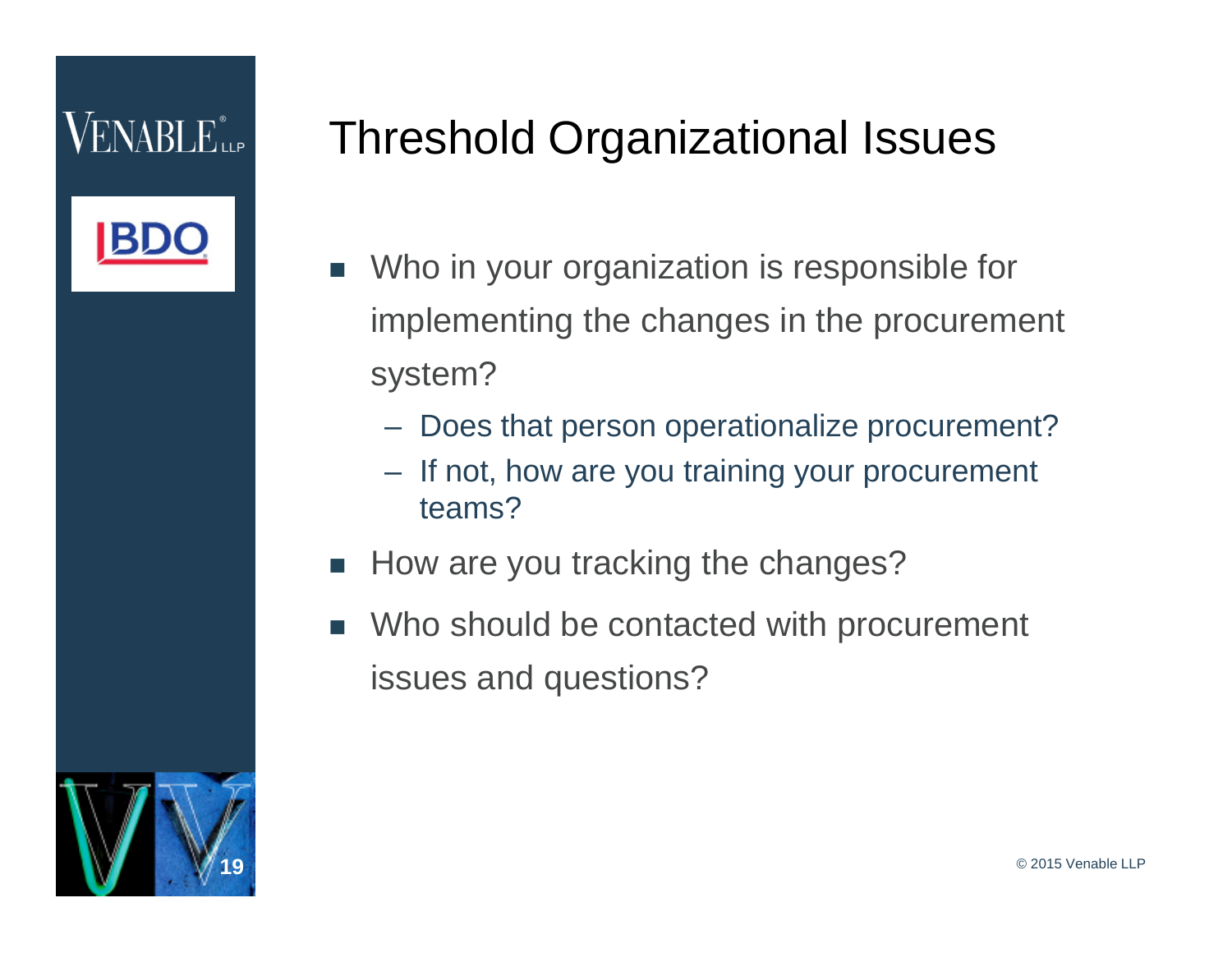



# **Addressing New Ethical Requirements**

© 2015 Venable LLP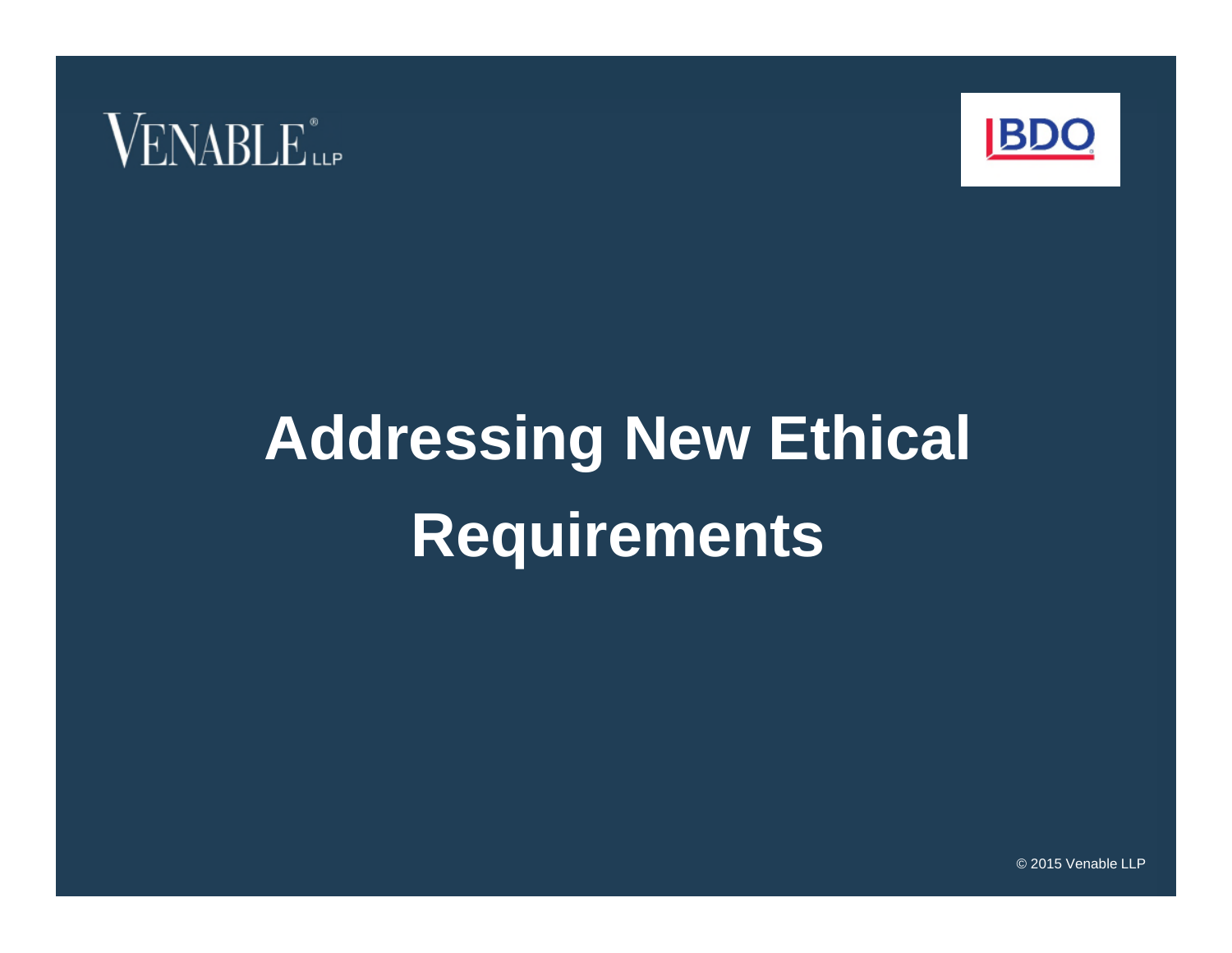#### Conflicts of Interest

- Reporting Conflicts of Interest ("COI"), (*id*. § 200.112)
	- Section 200.112 continues the practice of allowing agencies to establish their own COI policies that are "appropriately tailored to the specific nature of their programs"
- Non-Federal agencies must disclose any COI to an awarding agency
	- Agencies must assess COIs as part of their risk assessment
- Requires reporting of Organizational Conflicts of Interest ("OCI")
	- Non-Federal entities must have "strong policies preventing organizational conflicts of interest which will be used to protect the integrity of procurements under Federal awards and subawards."
	- FAR Part 9.5 outlines the FAR OCI rules that may provide guidance

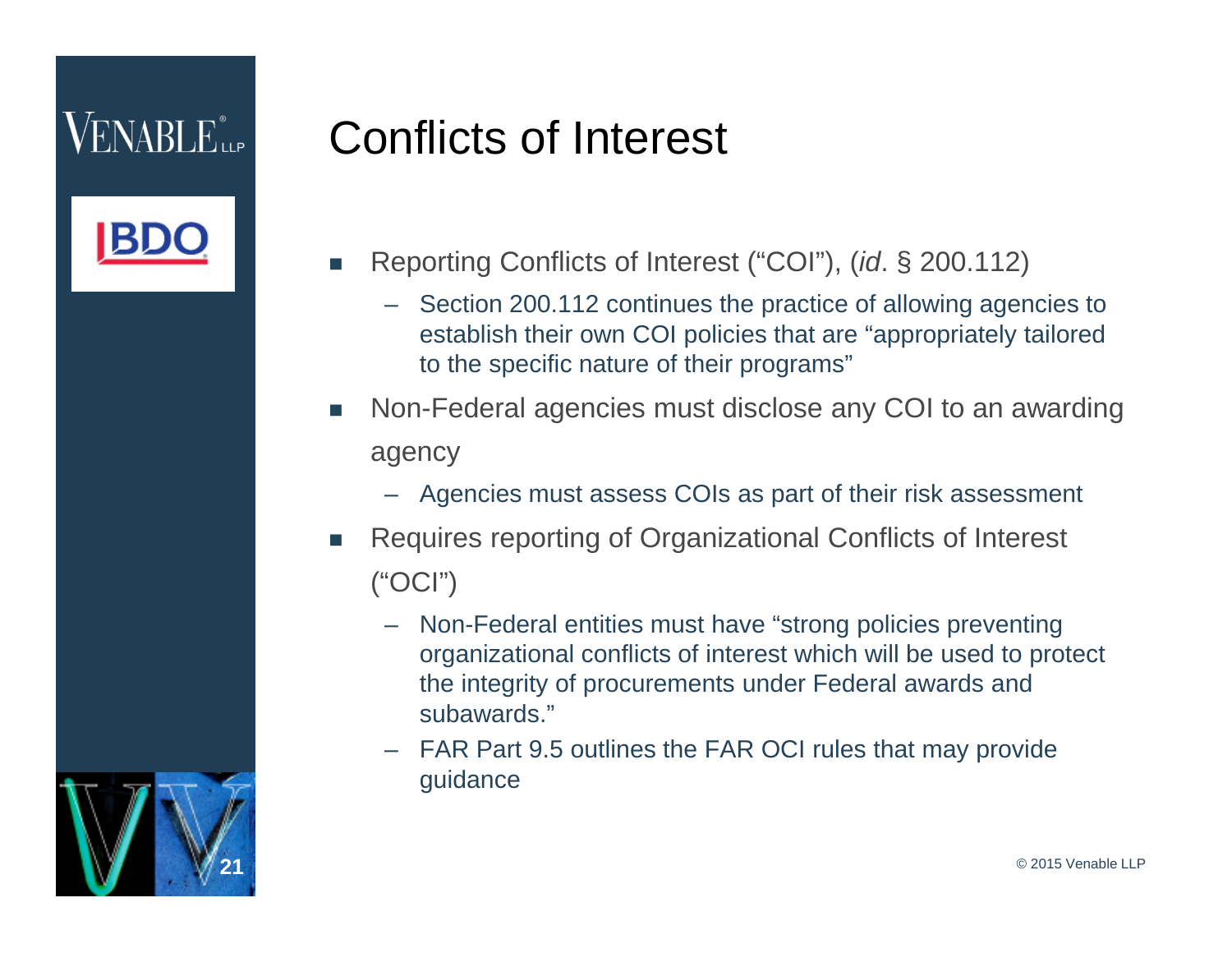

## Mandatory Disclosure

- Mandatory Disclosure, *(id.* § 200.113)
	- Requires organizations to disclose "in a timely manner" and in writing "all violations of Federal *criminal* law involving fraud, bribery, or gratuity violations potentially affecting the Federal award"
	- An organization's failure to make the required disclosures can result in a number of actions, including suspension and/or debarment
- A clear move toward the FAR arena, which has a mandatory reporting requirement
	- Unlike the FAR, however, this requirement does not currently apply to civil acts of fraud, such as those that may be alleged under the False Claims Act ("FCA")
	- Notwithstanding a clear requirement to report potential FCA or similar civil violations, suspension and debarment is still a potential consequence of non-disclosure

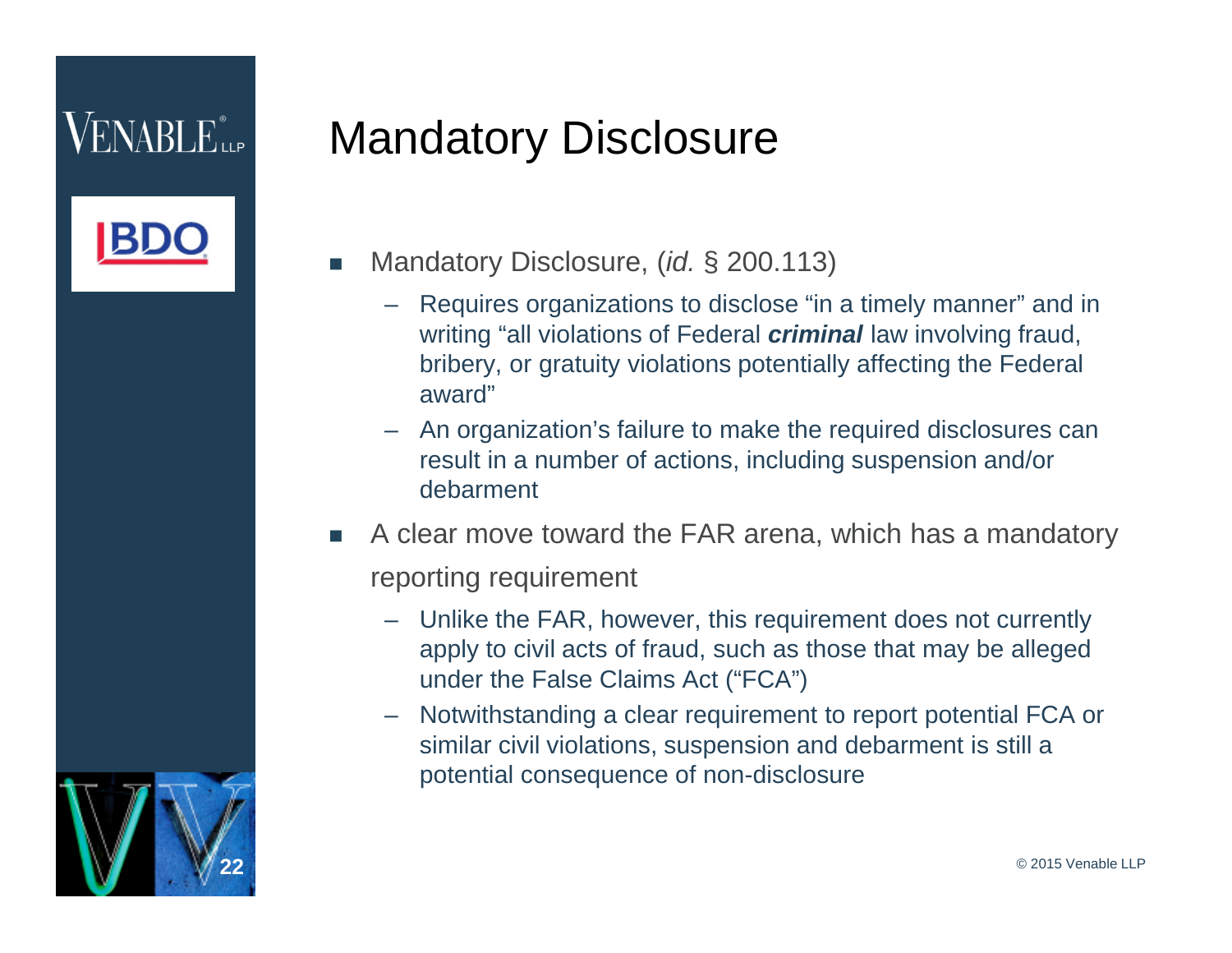$\overline{\phantom{a}}$ 

### Creating Ethical Infrastructure

Organizations should consider:

- Top-level attention
	- Policy directive
	- Letter to staff
- Policy and procedural changes
	- Policy requirements
	- Agreement provisions
- Education
	- Communication
	- Training
- Ongoing examination, oversight and enforcement
	- Compliance/Ethics Officer
	- Internal audit

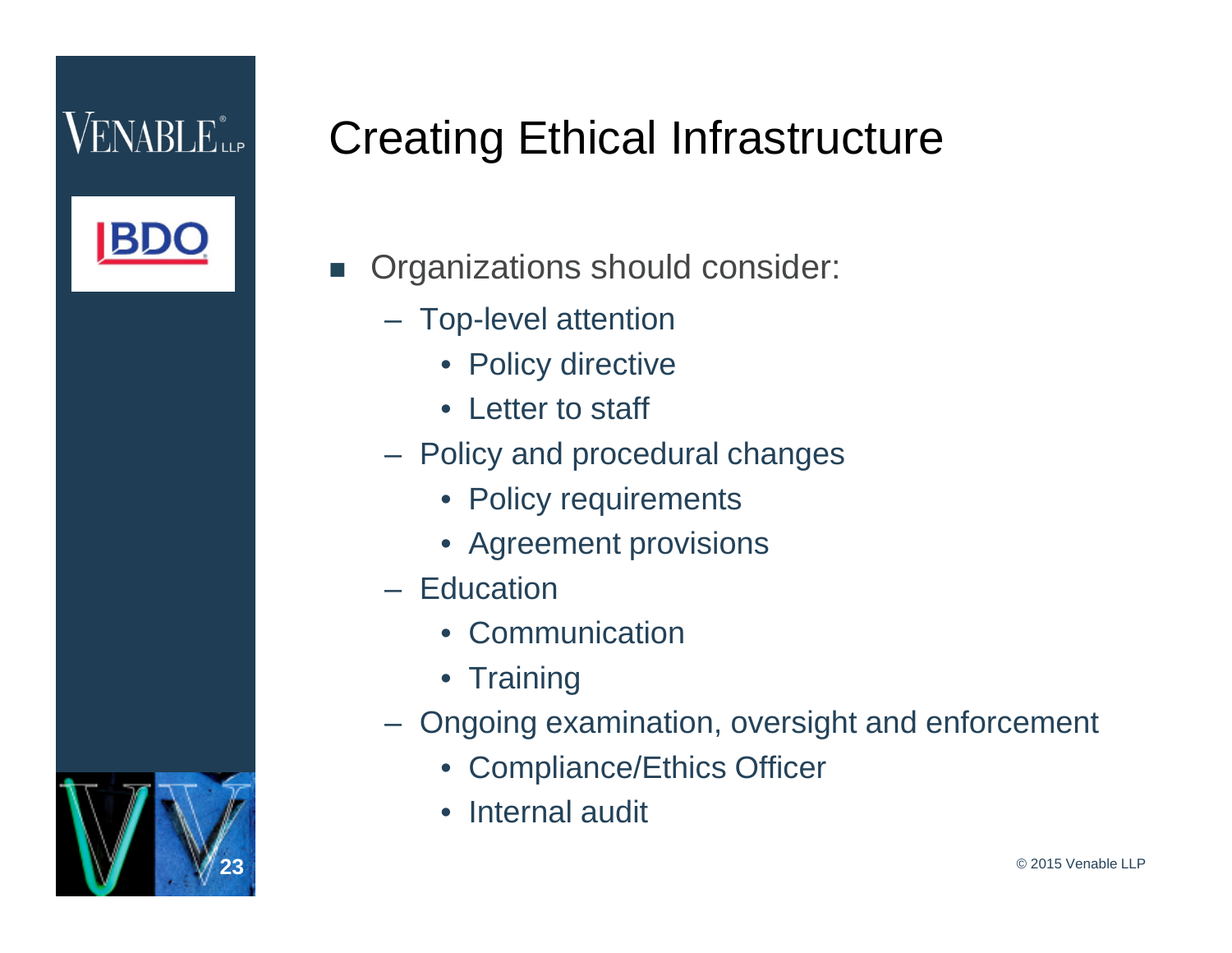#### Creating Ethical Infrastructure

- No one-size-fits-all approach
- What an organization does can depend on
	- Organizational structure
	- Size of organization
	- Mission
	- Philosophy for effectuating mission
- **Thoughtful, reasonable approach** 
	- Consider documenting major decisions
	- Remain open and nimble should circumstances change

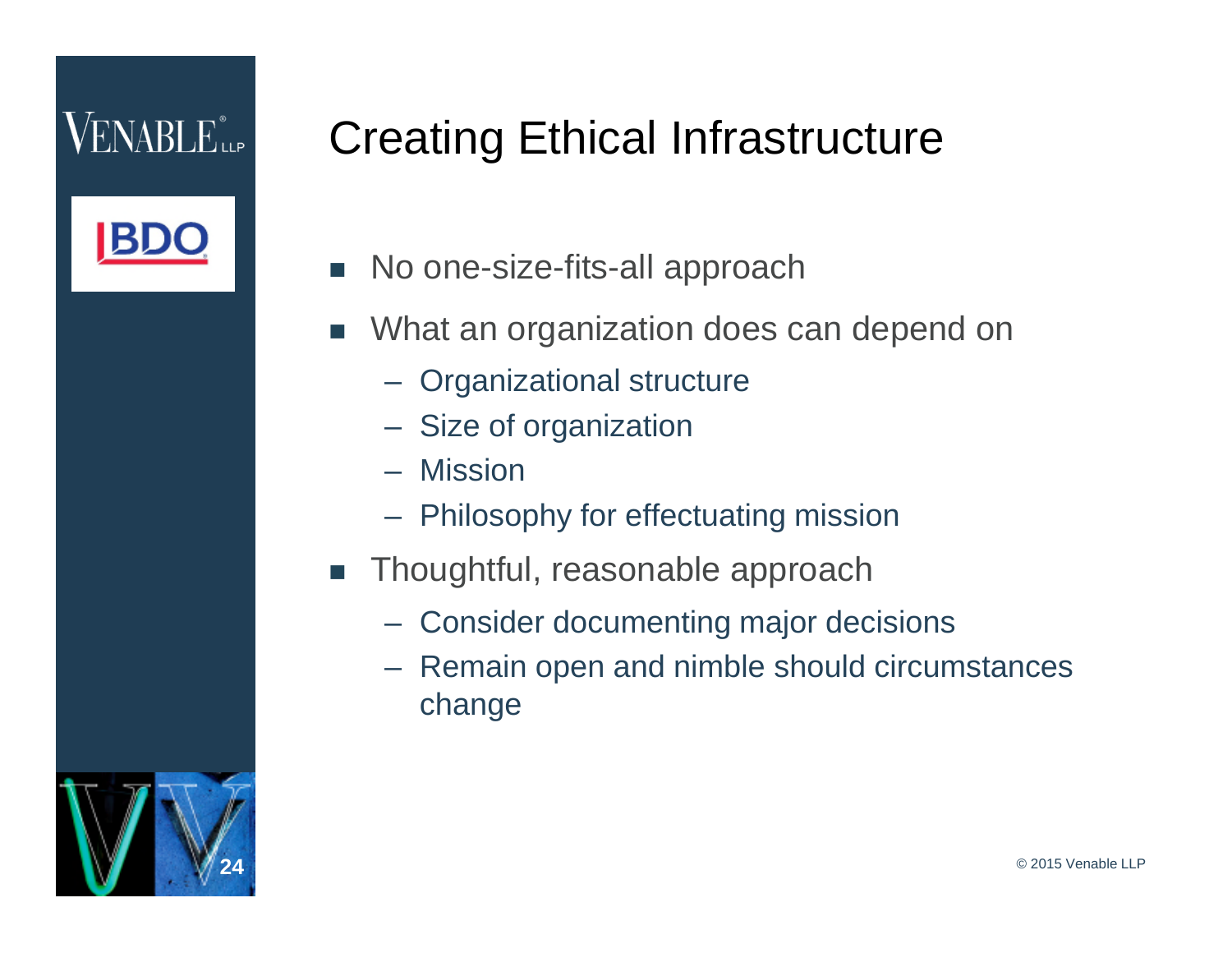#### Failure to Address Ethical Issues

- The failure to implement processes to account for these new rules could have damaging impacts
	- Disallowance of funds
	- Suspension of grant
	- Grant termination
	- Civil penalties
	- Criminal penalties
	- Administrative action (e.g., suspension, debarment)

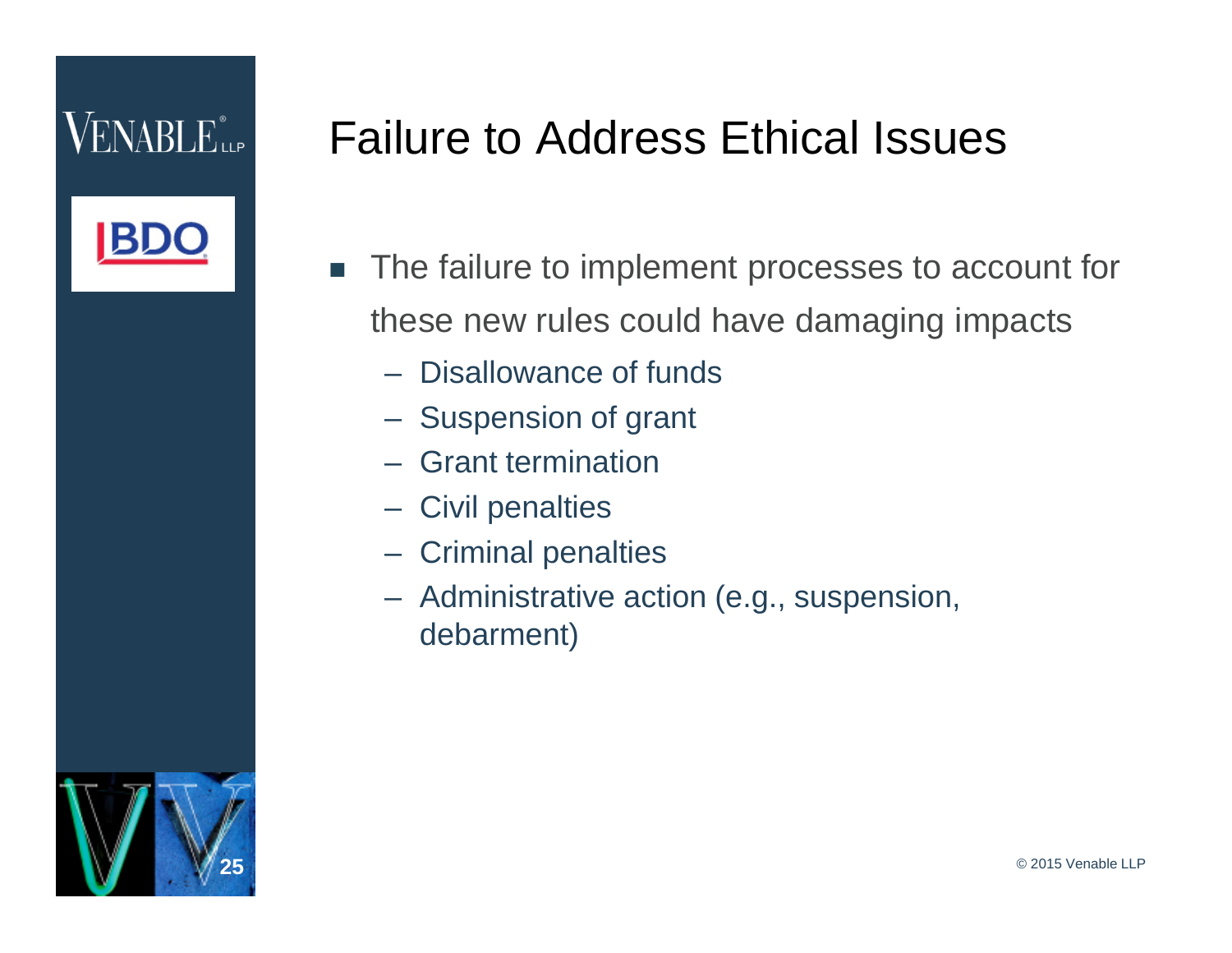



# **Hurdles to Implementation (or How Best to Jump)**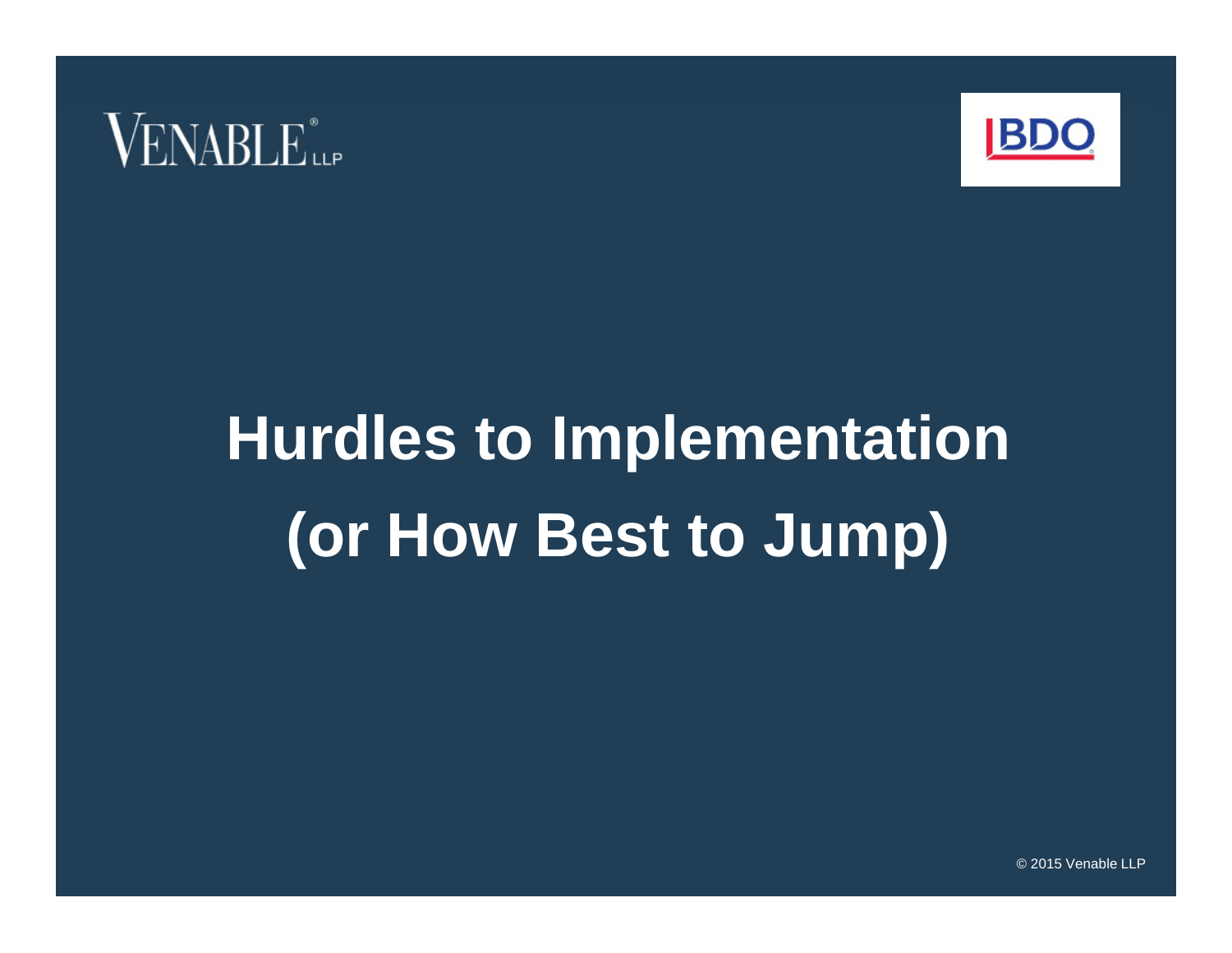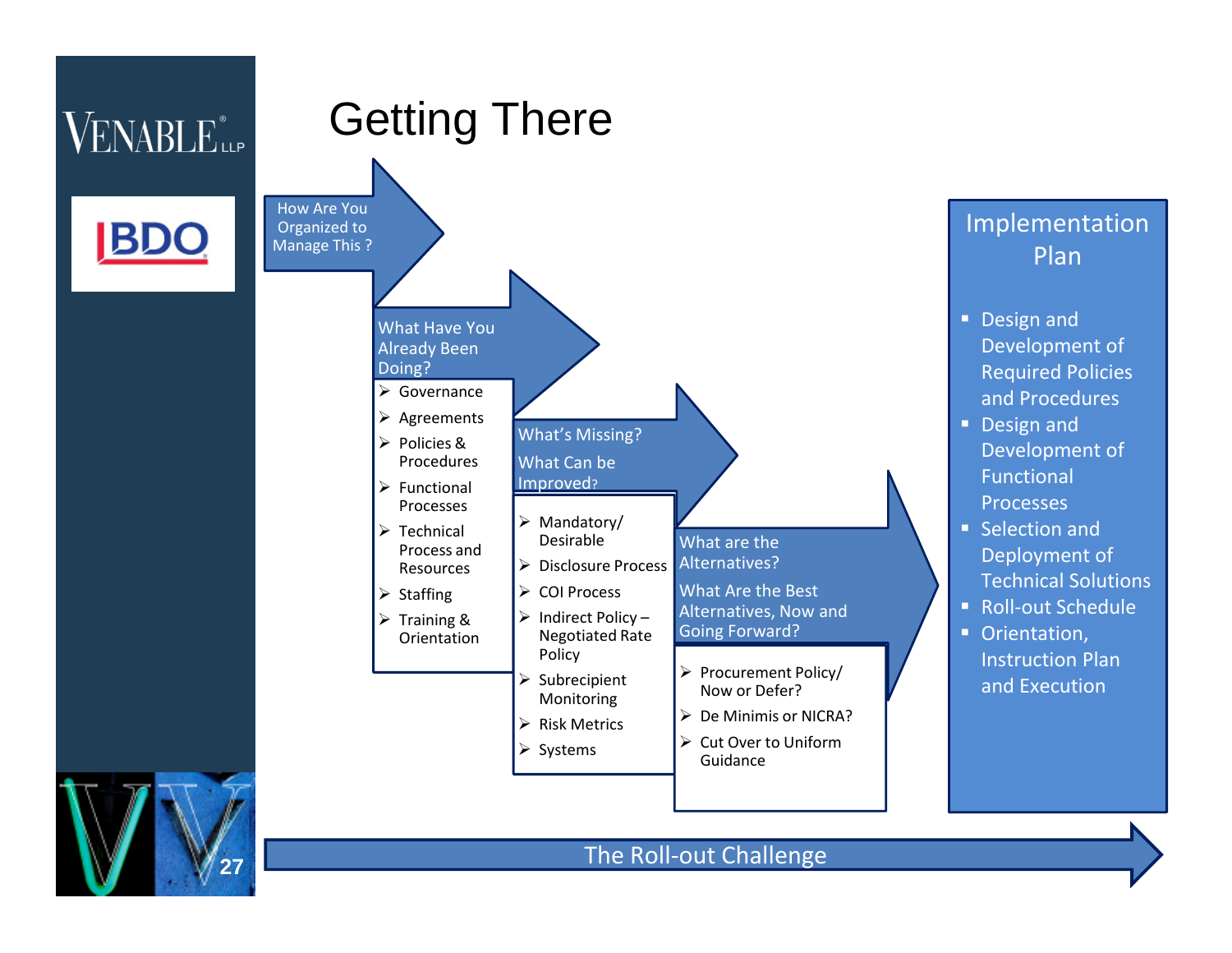#### Funding Source Considerations (for PTEs and Grantmakers)



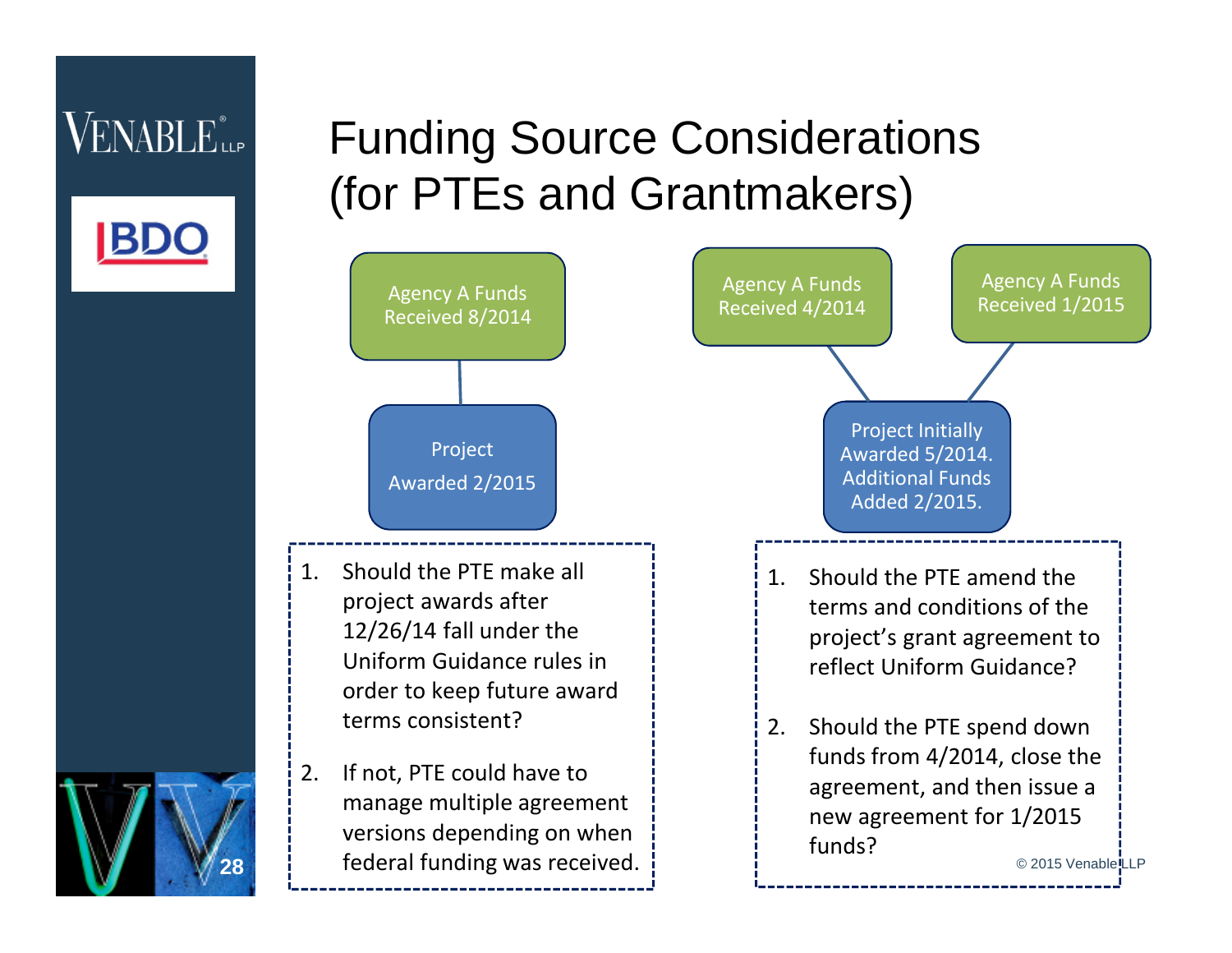BI

#### Other Process Considerations

| <b>Issue</b>                                     | <b>Consideration</b>                          |
|--------------------------------------------------|-----------------------------------------------|
| 1. Pre-UG RFP/Post-UG Award                      | May require budgetary/indirect<br>adjustments |
| 2. COI & Mandatory Disclosure                    | Implementing reporting protocols              |
| 3. Performance Measurement (200.301)             | Anticipating standards                        |
| 4. Specific Conditions and SRM<br>(200.207; 331) | Implementing tracking mechanism               |
| 5. Impact of Indirect Policy                     | Focus on the rate problematic                 |
| 6. Must v. Should                                | What's the cost/risk?                         |



**29** © 2015 Venable LLP